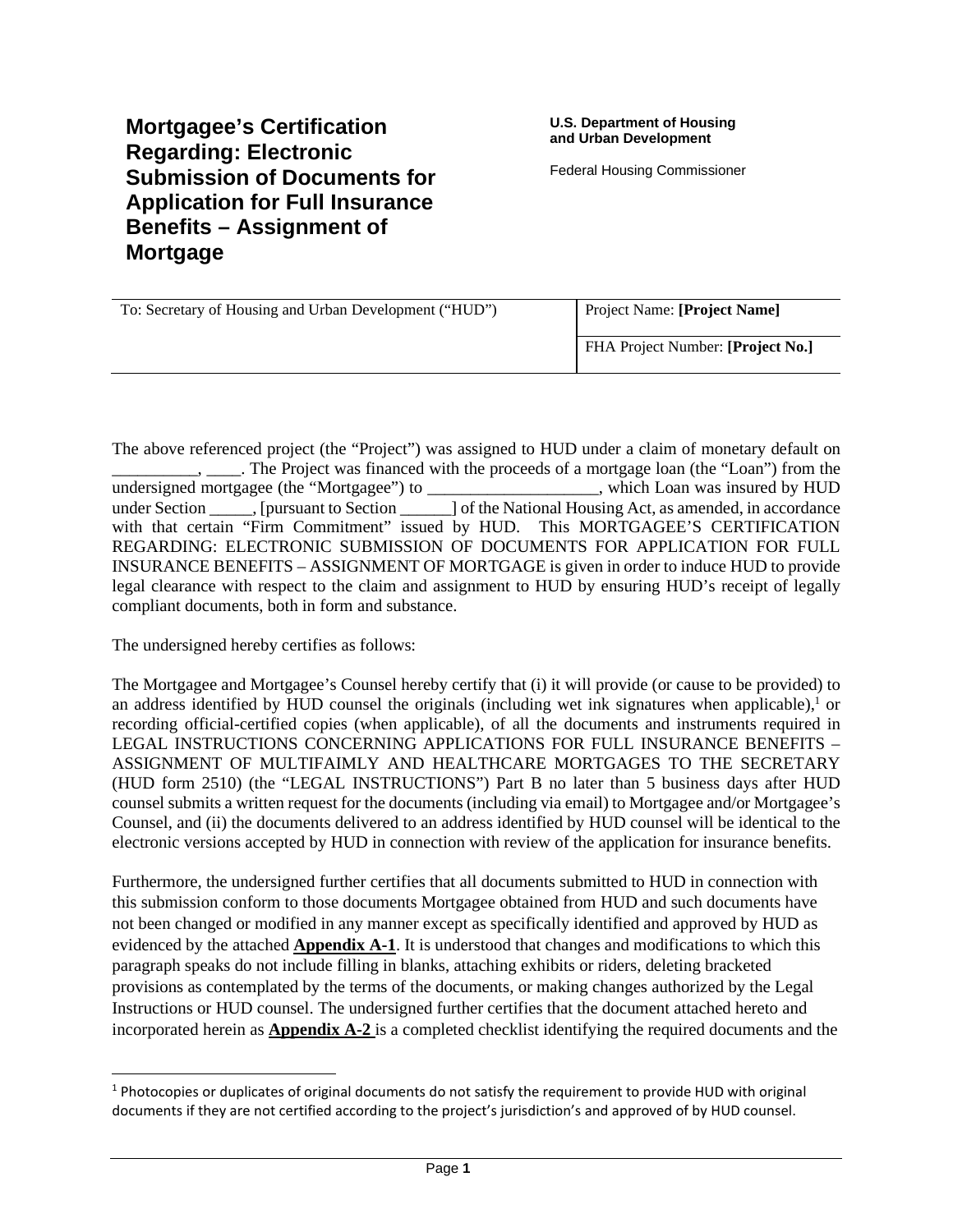form of submission of each document for the assignment of the Mortgage for this Project. **By executing this Certification, Mortgagee and Mortgagee's Counsel certify that the required documents are in the physical custody (as applicable to the Project) of the Mortgagee's Counsel, in original or recording official-certified form as required by the Legal Instructions, and will be submitted in full compliance with the terms of this Certification.**

The undersigned further certifies that Mortgagee and/or Mortgagee's Counsel will maintain custody of all original instruments and recording official-certified copies (when applicable), related to the claim and assignment of mortgage, until HUD counsel submits a written request for these documents.

If these documents are not sent to an address identified by HUD counsel within 5 business days of HUD counsel's request, HUD may pursue legal remedies, which can include, amongst other things, adjustments to the claim payment and/ or referral of the matter to the Mortgagee Review Board for administrative action, and/or civil monetary penalties (see 24 CFR Section 25.6 and 24 CFR Section 30.35).

Executed as of  $\qquad \qquad$ 

### **MORTGAGEE:**

#### **[MORTGAGEE NAME],**  \_\_\_\_\_\_\_\_\_\_\_\_\_\_\_\_\_\_\_\_\_\_\_\_

By:

Name: 2008. [2010] Title:

### **MORTGAGEE'S COUNSEL:**

**[FIRM NAME]** 

By:

Name: Title: The Contract of the Contract of the Contract of the Contract of the Contract of the Contract of the Contract of the Contract of the Contract of the Contract of the Contract of the Contract of the Contract of the Con

\_\_\_\_\_\_\_\_\_\_\_\_\_\_\_\_\_\_\_\_\_\_\_\_

**Warning:** Any person who knowingly presents a false, fictitious, or fraudulent statement or claim in a matter within the jurisdiction of the U.S. Department of Housing and Urban Development is subject to criminal penalties, civil liability, and administrative sanctions.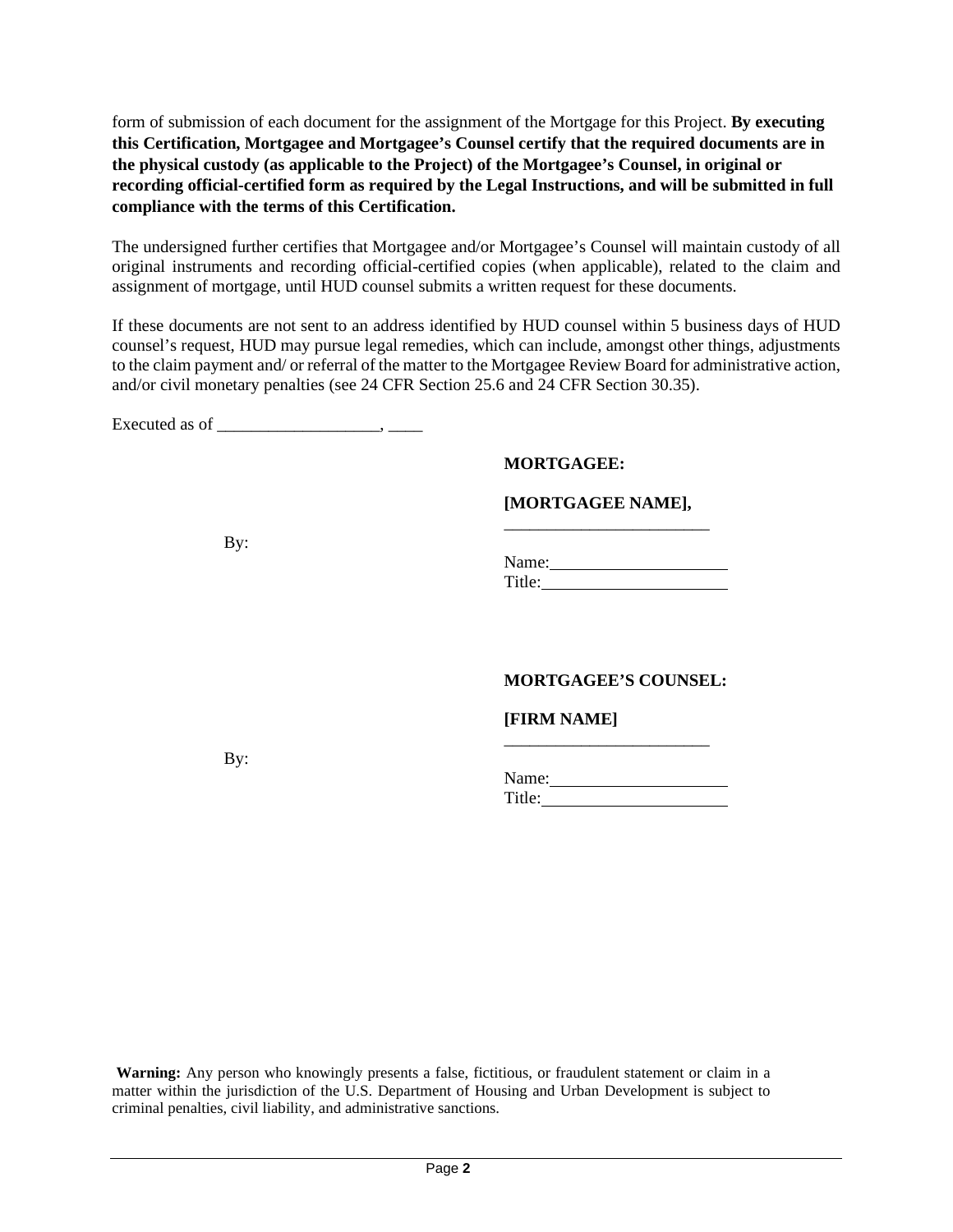### **Appendix A-1**

**Instructions: Please identify and list all documents provided by HUD for submission under the Legal Instructions where Mortgagee and/or Mortgagee's Counsel changed or modified the documents in any manner except as specifically identified and approved by HUD. It is understood that changes and modifications do not include filling in blanks, attaching exhibits or riders, striking through inapplicable provisions, deleting bracketed provisions as contemplated by the terms of the documents, or making changes authorized by the Legal Instructions or HUD counsel.**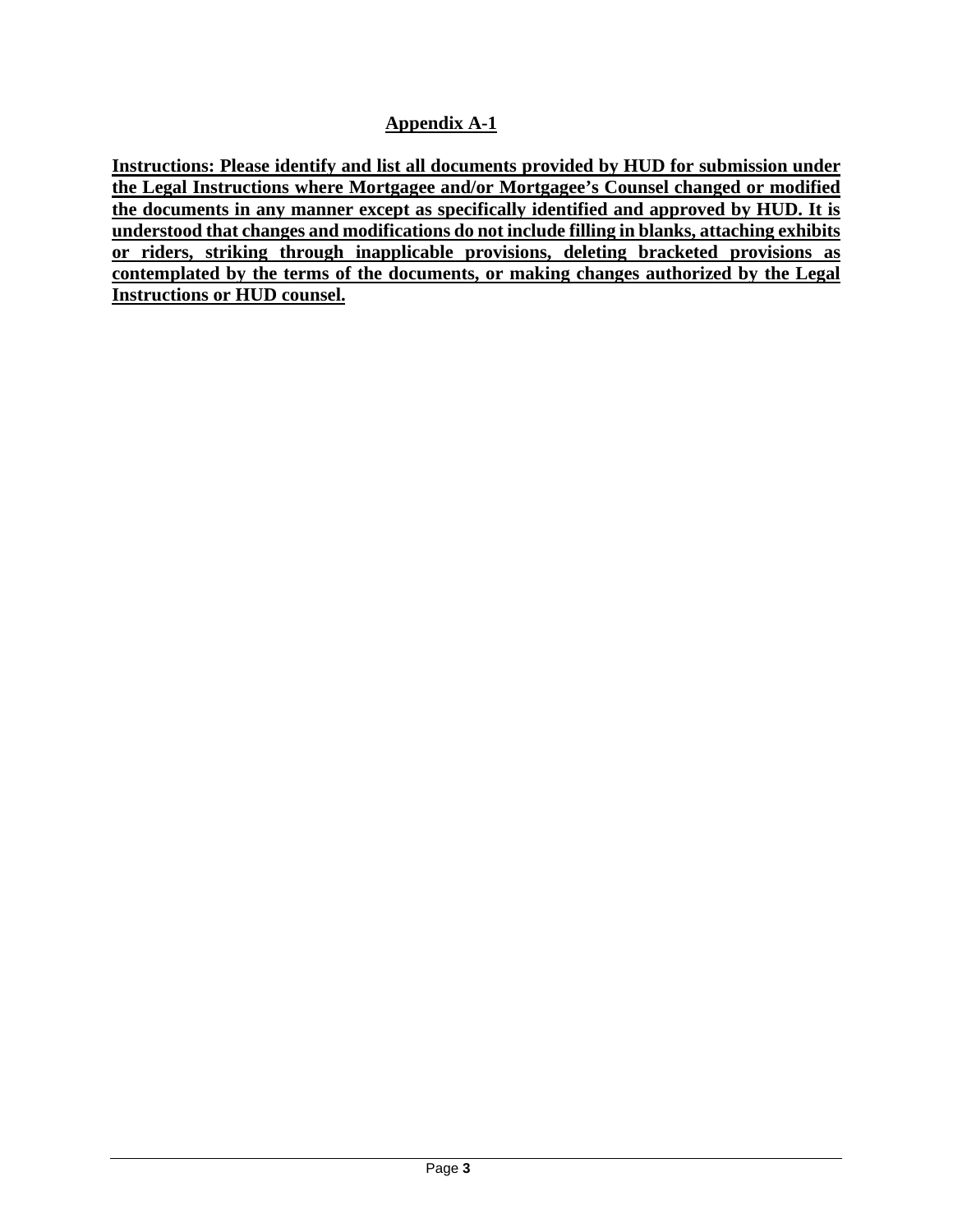### **Appendix A-2**

#### **HUD Insurance Claim Checklist**

**U.S. Department of Housing and Urban Development** 

Warning: Any person who knowingly presents a false, fictitious, or fraudulent statement or claim in a matter within the jurisdiction of the U.S. Department of Housing and Urban Development is subject to criminal penalties, civil liability, and administrative sanctions.

**Project Name: Project Number: Project Location (City, County, State): Mortgage Insured Under Section: Date of Final Endorsement: Date of Execution of the Assignment: Date of Recordation of Assignment of Mortgage/Deed of Trust to HUD: UPB as of the Date of Execution of the Assignment:** 

### **SUBMISSION REQUIREMENTS:**

Legal Submission Deadline is 45 days after the date of Recordation of Assignment of Mortgage/Deed of Trust to HUD. **This is deadline for receipt and approval of all legal documents** unless OGC grants a 15-day extension on or before this date. If documents are not acceptable to OGC and no extension has been granted by this date, interest on claim is curtailed on claims paid in cash.

Items marked with an asterisk (\*) must be dated the **Date of Recordation of Assignment of Mortgage/Deed of Trust to HUD**.

Each document should be scanned and uploaded separately and must use a naming convention that includes the exhibit number and name from this checklist. **Example: 2\_ Mortgage/Deed of Trust/Security Instrument**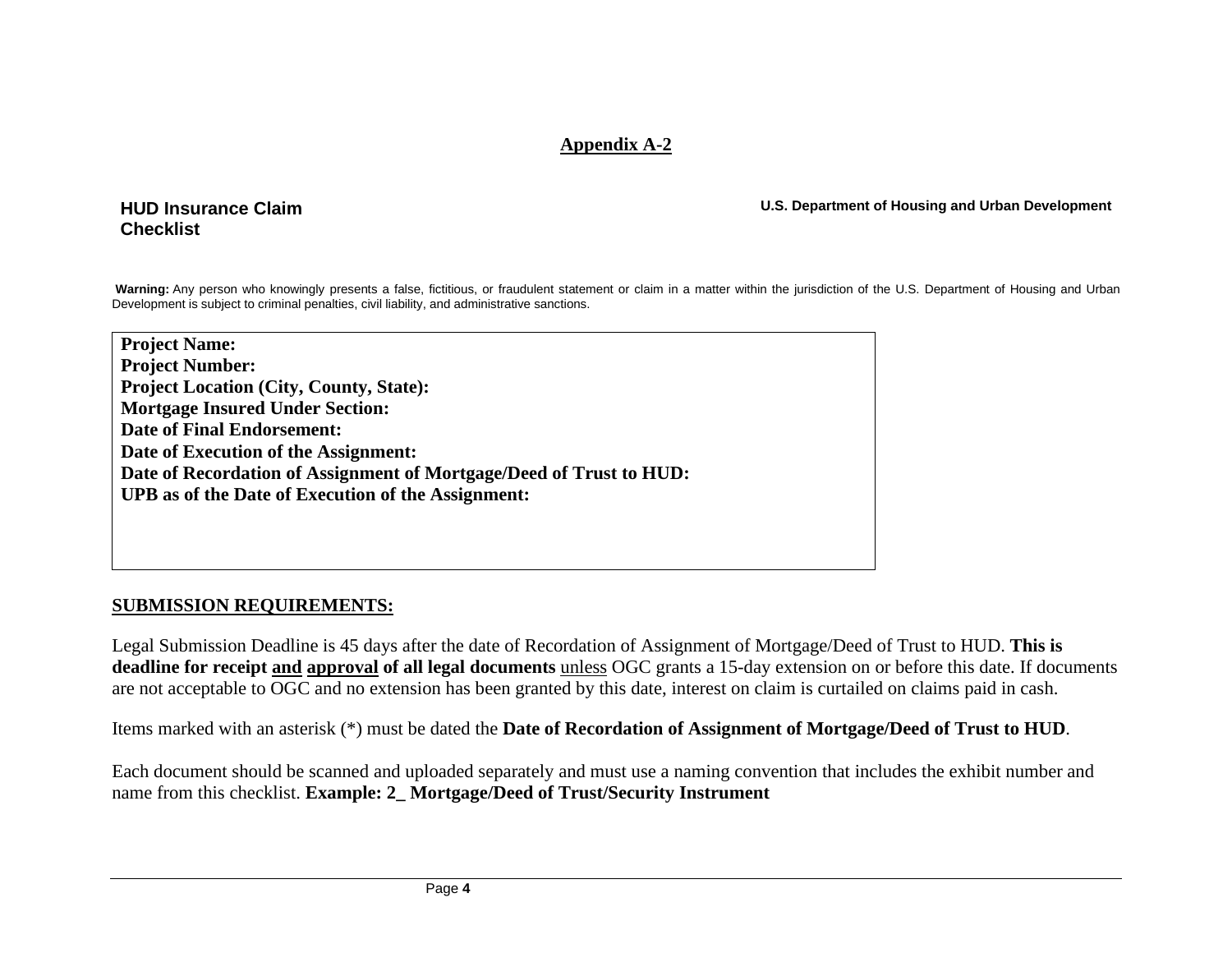If the document was recorded, submit the original recorded document or a certified copy certified by the recording official. If the document was recorded via electronic filing, submit a certified copy certified by the recording official.

If a document is not applicable to the project, indicate below and provide a cover sheet explaining why the document does not apply. **Example: Tab 4\_** Modifications or Amendments to Security Instrument **(Not applicable because the security instrument was not amended or modified.)** 

**Please see Legal Instructions for additional requirements.** 

|                | <b>Required Documents (All Claims)</b>                      |       |                  |                              |  |
|----------------|-------------------------------------------------------------|-------|------------------|------------------------------|--|
|                |                                                             |       |                  |                              |  |
| Tab            | <b>Document Description [Section of Legal Instructions]</b> | Orig. | <b>Certified</b> | N/A                          |  |
| No.            |                                                             |       | Copy             | Include explanation for N/A. |  |
|                | Note $[B.1]$                                                |       |                  |                              |  |
|                | If original is unavailable, include the following:          |       |                  |                              |  |
|                | Affidavit of Lost Note _____ yes _____ no                   |       |                  |                              |  |
|                | Indemnification Agreement _____ yes ______no                |       |                  |                              |  |
|                | Must include Indemnification Language in Legal              |       |                  |                              |  |
|                | Instruction B.1.                                            |       |                  |                              |  |
| 1.1            | Allonge/Endorsement to Mortgage Note (Interim) – Chain      |       |                  |                              |  |
|                | [B.1]                                                       |       |                  |                              |  |
|                | Total number of Allonges/Endorsements prior to HUD          |       |                  |                              |  |
|                | Assignment                                                  |       |                  |                              |  |
|                |                                                             |       |                  |                              |  |
| 1.2            | Allonge/Endorsement to HUD                                  |       |                  |                              |  |
|                | Allonge to HUD must include requisite language in Legal     |       |                  |                              |  |
|                | <b>Instruction B.1.</b>                                     |       |                  |                              |  |
| $\overline{2}$ | Mortgage                                                    |       |                  |                              |  |
|                | Indemnification Agreement? ___ yes _____ no                 |       |                  |                              |  |
|                | If the original mortgage, is unavailable, provide a copy    |       |                  |                              |  |
|                | along with an Indemnification Agreement, which must         |       |                  |                              |  |
|                | contain requisite language in Legal Instruction B.2.        |       |                  |                              |  |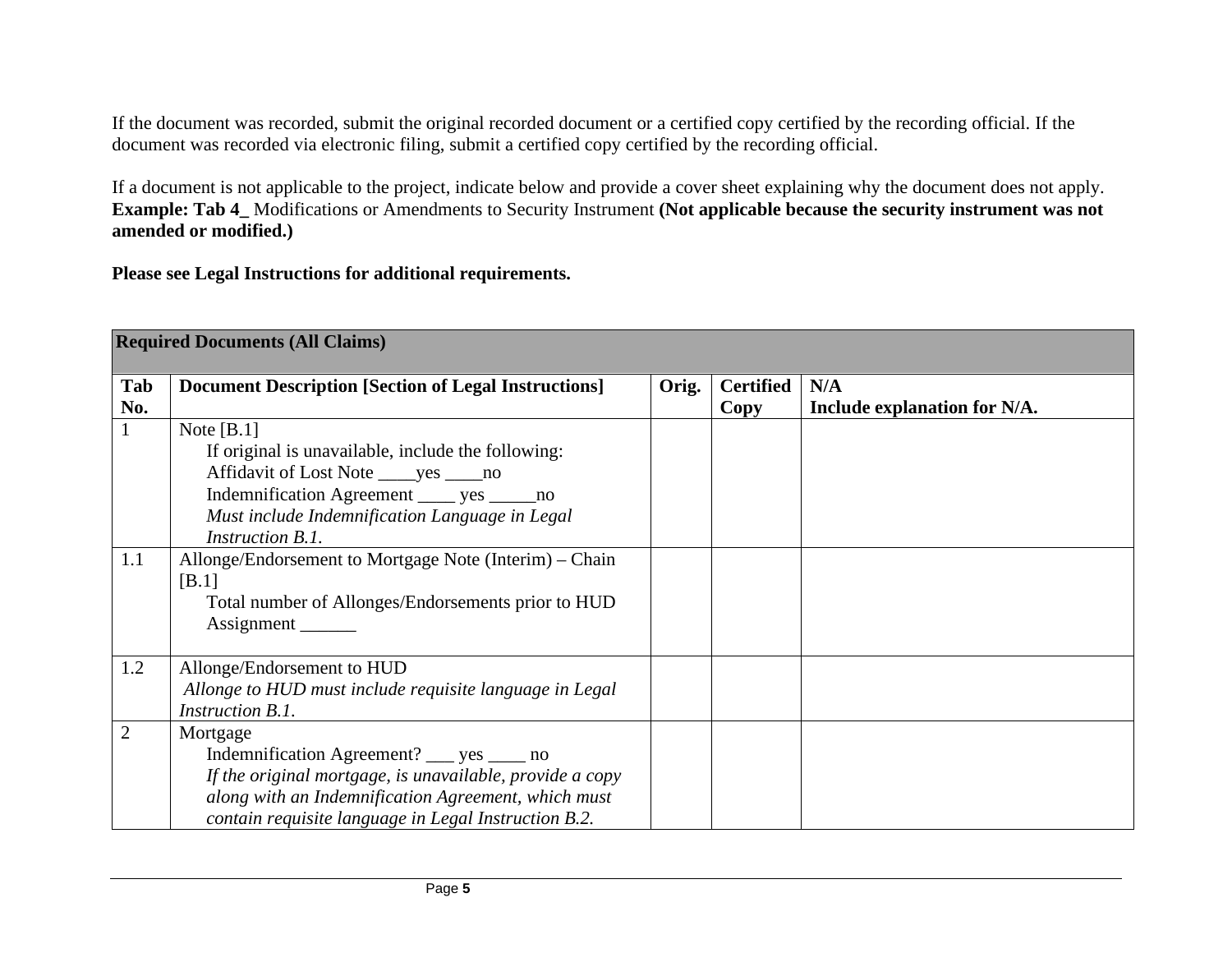| Tab              | <b>Document Description [Section of Legal Instructions]</b>  | Orig. | <b>Certified</b> | N/A                          |
|------------------|--------------------------------------------------------------|-------|------------------|------------------------------|
| No.              |                                                              |       | <b>Copy</b>      | Include explanation for N/A. |
| $\overline{2.1}$ | Amendments and/or modifications to the Mortgage              |       |                  |                              |
|                  | Indemnification Agreement? ___ yes ____ no                   |       |                  |                              |
|                  | If the original amendment and/or modification is             |       |                  |                              |
|                  | unavailable, provide a copy along with an Indemnification    |       |                  |                              |
|                  | Agreement, which must contain requisite language in          |       |                  |                              |
|                  | Legal Instruction B.2.                                       |       |                  |                              |
| 3                | Assignment of Mortgage to the Secretary                      |       |                  |                              |
|                  | Do not use Form No. 289, Assignment, as the                  |       |                  |                              |
|                  | assignment of mortgage. Assignment must include              |       |                  |                              |
|                  | requisite language in Legal Instruction A.1.                 |       |                  |                              |
| $\overline{4}$   | Assignment of Mortgage – Interim Chain [B.3 and B.4]         |       |                  |                              |
|                  | Indemnification Agreement? __ yes ___ no                     |       |                  |                              |
|                  | If an assignment was not recorded and the original is        |       |                  |                              |
|                  | unavailable, provide a copy along with an Indemnification    |       |                  |                              |
|                  | Agreement, which must contain requisite language in Legal    |       |                  |                              |
|                  | Instruction B.2.                                             |       |                  |                              |
| 4.1              | Assignment of Rents and Leases to the Secretary              |       |                  |                              |
|                  | If applicable, see footnote 1, Part A, Item 1.               |       |                  |                              |
| 4.2              | Assignment of Rents and Leases --Interim Chain               |       |                  |                              |
|                  | If applicable, see footnote 1, Part A, Item 1.               |       |                  |                              |
| 5                | Security Agreement/chattel mortgage(s), if applicable. [B.5] |       |                  |                              |
|                  | Indemnification Agreement? __ yes ____ no                    |       |                  |                              |
|                  | If the security agreement/chattel mortgage was not           |       |                  |                              |
|                  | recorded and the original document is unavailable,           |       |                  |                              |
|                  | provide a copy along with an Indemnification Agreement,      |       |                  |                              |
|                  | which must contain requisite language in Legal Instruction   |       |                  |                              |
|                  | B.2.                                                         |       |                  |                              |
| 5.1              | Modifications or Amendments to Security Agreement/chattel    |       |                  |                              |
|                  | mortgage(s) $[B.5]$                                          |       |                  |                              |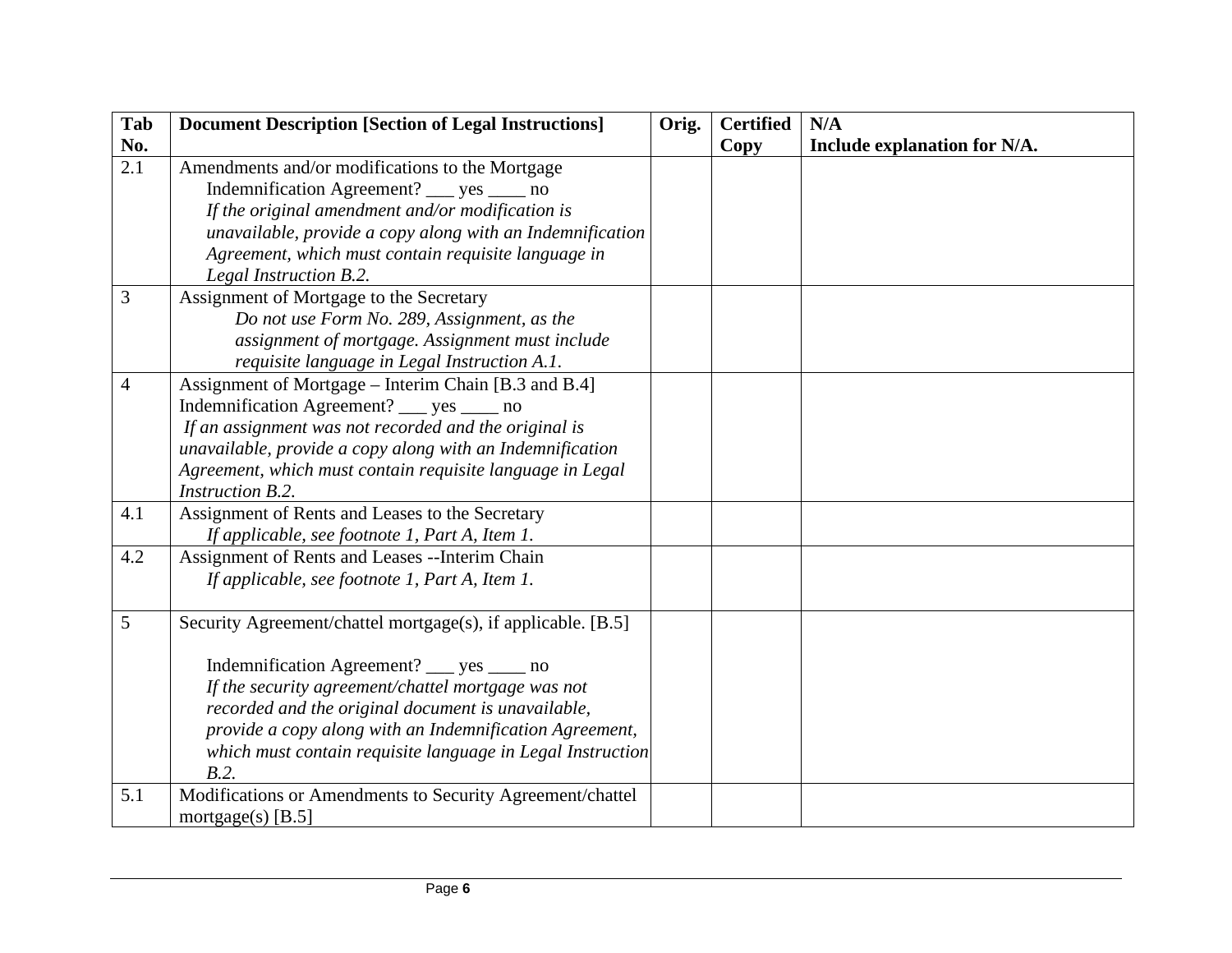| Tab<br>No. | <b>Document Description [Section of Legal Instructions]</b>                                                                                                                                                                                                                    | Orig. | <b>Certified</b><br>Copy | N/A<br>Include explanation for N/A. |
|------------|--------------------------------------------------------------------------------------------------------------------------------------------------------------------------------------------------------------------------------------------------------------------------------|-------|--------------------------|-------------------------------------|
|            | Indemnification Agreement? ___ yes ____ no<br>If there is an amendment or modification that was not<br>recorded and the original is unavailable, provide a copy<br>along with an Indemnification Agreement, which must<br>contain requisite language in Legal Instruction B.2. |       |                          |                                     |
| 6          | Assignment of Security Agreement/chattel mortgage(s) – to<br>the Secretary [B.6 and B.7]<br>If applicable under Legal Instruction B.6.<br>Must contain requisite language in Legal Instruction B.6.<br>Include interim assignments, amendments, and/or<br>modifications        |       |                          |                                     |
|            | Assignment of Security Agreement/chattel mortgage(s) –<br>Chain $[B.6 \text{ and } B.7]$<br>If applicable under Legal Instruction B.6.<br>Must contain requisite language in legal instruction B.6.<br>Include interim assignments, amendments, and/or<br>modifications        |       |                          |                                     |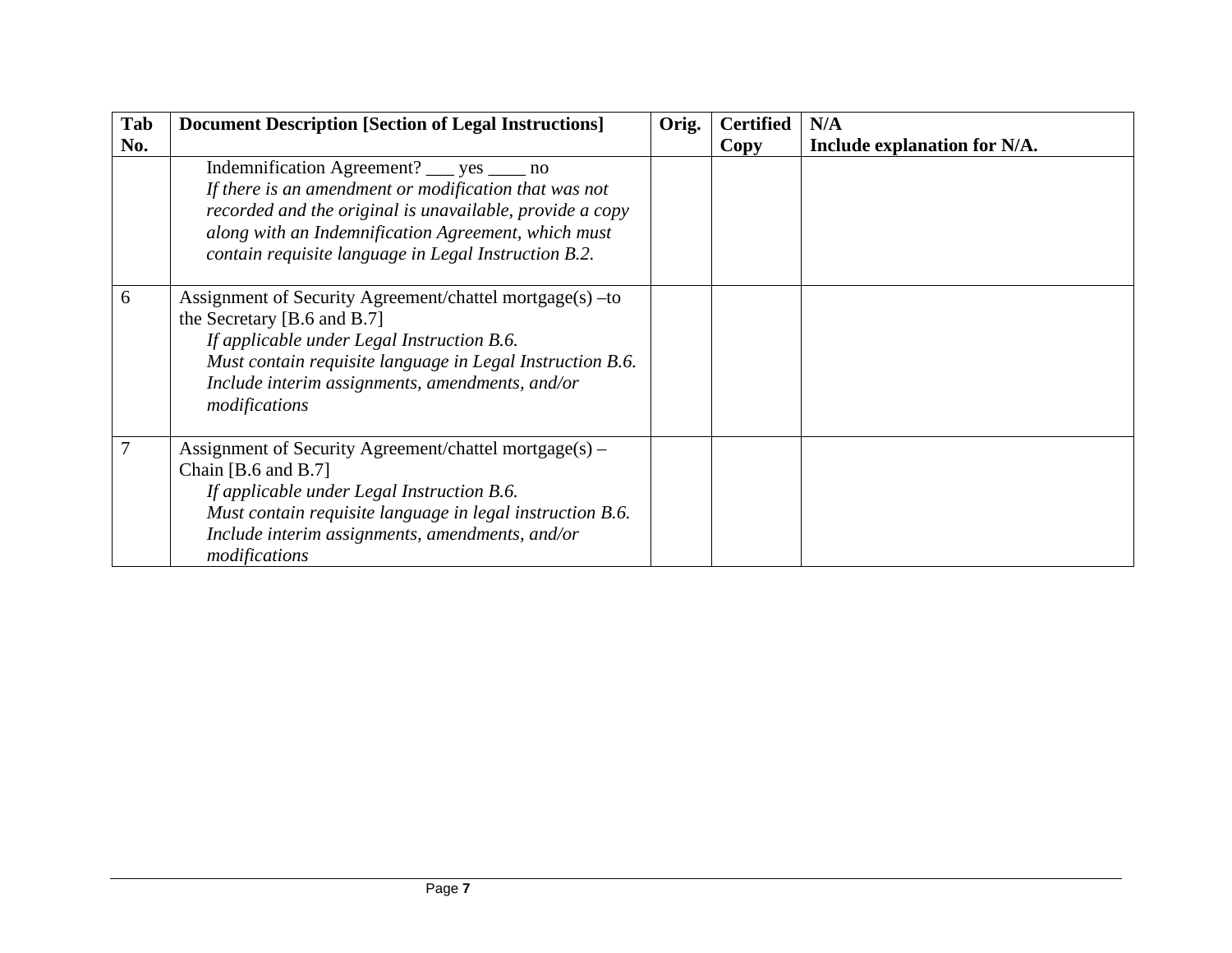| Tab            |                                                                                                                                                                                                                                                                                                                                                                                                                                                                                                                                                                   |                                    | <b>Document Description [Section of Legal Instructions]</b> | Orig. | <b>Certified</b> | N/A                          |
|----------------|-------------------------------------------------------------------------------------------------------------------------------------------------------------------------------------------------------------------------------------------------------------------------------------------------------------------------------------------------------------------------------------------------------------------------------------------------------------------------------------------------------------------------------------------------------------------|------------------------------------|-------------------------------------------------------------|-------|------------------|------------------------------|
| No.            |                                                                                                                                                                                                                                                                                                                                                                                                                                                                                                                                                                   |                                    |                                                             |       | <b>Copy</b>      | Include explanation for N/A. |
| $\overline{8}$ | County UCC Filings and Assignment to the Secretary<br>(Mortgagor) [B.8]<br>Are UCC Filings Current? _____ yes ______ no<br>UCC Expiration Date<br>If UCC filings will expire within 6 months after the<br>assignment of mortgage, continuation statements must be<br>prepared and filed for record by the mortgagee.<br>If UCC filings have lapsed or were never filed, the<br>mortgagee must submit a new UCC-1 filed for record and<br>an Indemnification Agreement. This must be<br>accomplished within the legal submission deadline or<br>extended deadline. |                                    |                                                             |       |                  |                              |
|                |                                                                                                                                                                                                                                                                                                                                                                                                                                                                                                                                                                   | Provide the following information: |                                                             |       |                  |                              |
|                |                                                                                                                                                                                                                                                                                                                                                                                                                                                                                                                                                                   |                                    | <b>UCC Financing Statement   File Date/ File Number</b>     |       |                  |                              |
|                | Original UCC-1                                                                                                                                                                                                                                                                                                                                                                                                                                                                                                                                                    |                                    |                                                             |       |                  |                              |
|                | <b>UCC-3 Amendment [Insert</b><br>Reason for UCC -3, e.g.,<br>Change in Debtor]                                                                                                                                                                                                                                                                                                                                                                                                                                                                                   |                                    |                                                             |       |                  |                              |
|                | <b>UCC-3</b> Amendment                                                                                                                                                                                                                                                                                                                                                                                                                                                                                                                                            |                                    |                                                             |       |                  |                              |
|                | <b>UCC</b> Assignment to HUD                                                                                                                                                                                                                                                                                                                                                                                                                                                                                                                                      |                                    |                                                             |       |                  |                              |
|                |                                                                                                                                                                                                                                                                                                                                                                                                                                                                                                                                                                   |                                    |                                                             |       |                  |                              |
|                |                                                                                                                                                                                                                                                                                                                                                                                                                                                                                                                                                                   | Due by                             | <b>File Date/ File Number</b>                               |       |                  |                              |
|                | $UCC-3$<br>Continuation                                                                                                                                                                                                                                                                                                                                                                                                                                                                                                                                           |                                    |                                                             |       |                  |                              |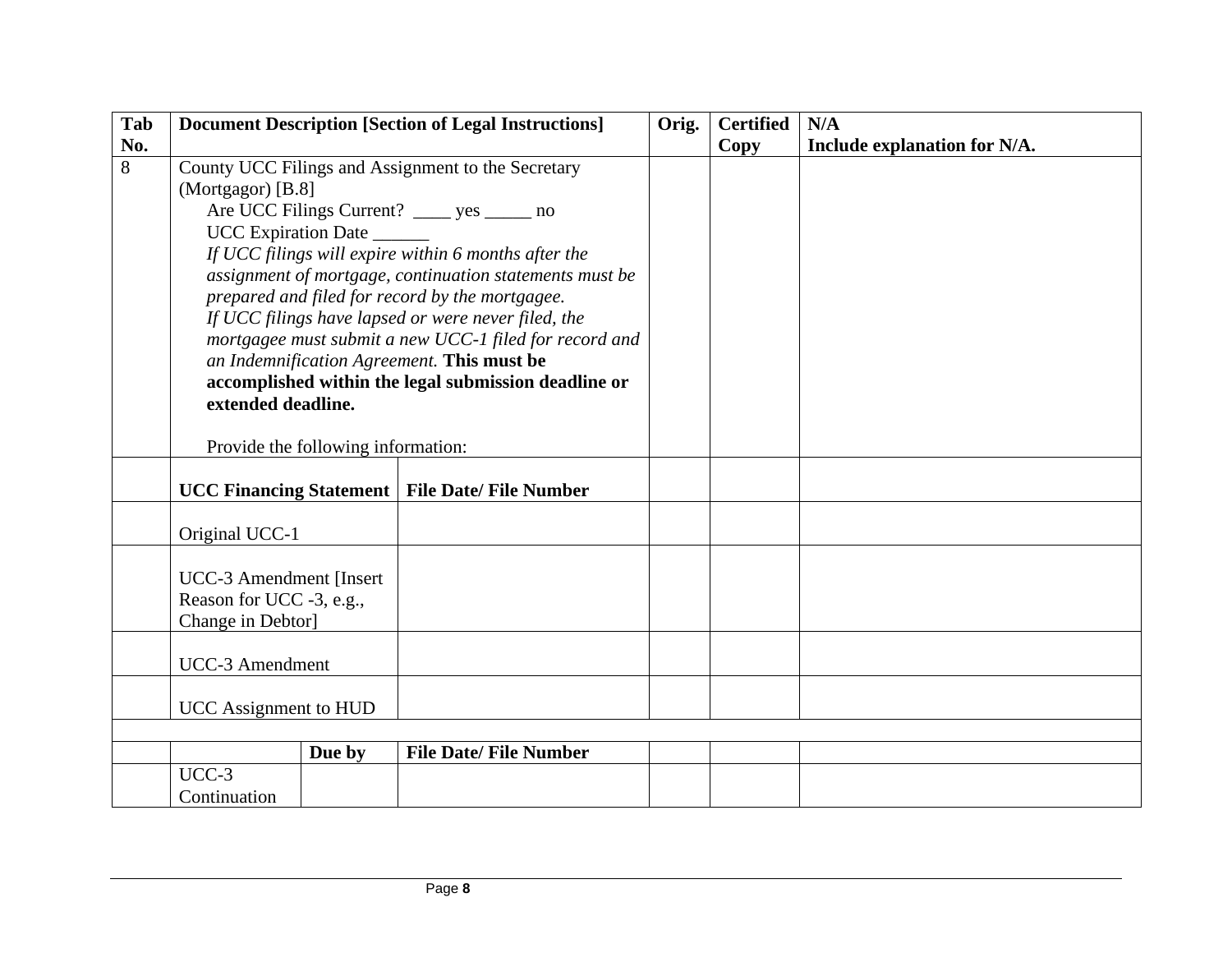| Tab | <b>Document Description [Section of Legal Instructions]</b>                                                                                                                                                                                                                      | Orig. | <b>Certified</b> | N/A                          |  |
|-----|----------------------------------------------------------------------------------------------------------------------------------------------------------------------------------------------------------------------------------------------------------------------------------|-------|------------------|------------------------------|--|
| No. |                                                                                                                                                                                                                                                                                  |       | Copy             | Include explanation for N/A. |  |
|     | $UCC-3$                                                                                                                                                                                                                                                                          |       |                  |                              |  |
|     | Continuation                                                                                                                                                                                                                                                                     |       |                  |                              |  |
|     | $UCC-3$                                                                                                                                                                                                                                                                          |       |                  |                              |  |
|     | Continuation                                                                                                                                                                                                                                                                     |       |                  |                              |  |
|     | $UCC-3$                                                                                                                                                                                                                                                                          |       |                  |                              |  |
|     | Continuation                                                                                                                                                                                                                                                                     |       |                  |                              |  |
|     | Continuation statements must be filed every five (5) years from the filing date of the initial UCC-1 Financing Statement. A<br>continuation statement may be filed only within six months before the expiration of the five-year effective period. See U.C.C. $\S$<br>$9 - 515.$ |       |                  |                              |  |
|     |                                                                                                                                                                                                                                                                                  |       |                  |                              |  |
|     | Please add additional rows as necessary.                                                                                                                                                                                                                                         |       |                  |                              |  |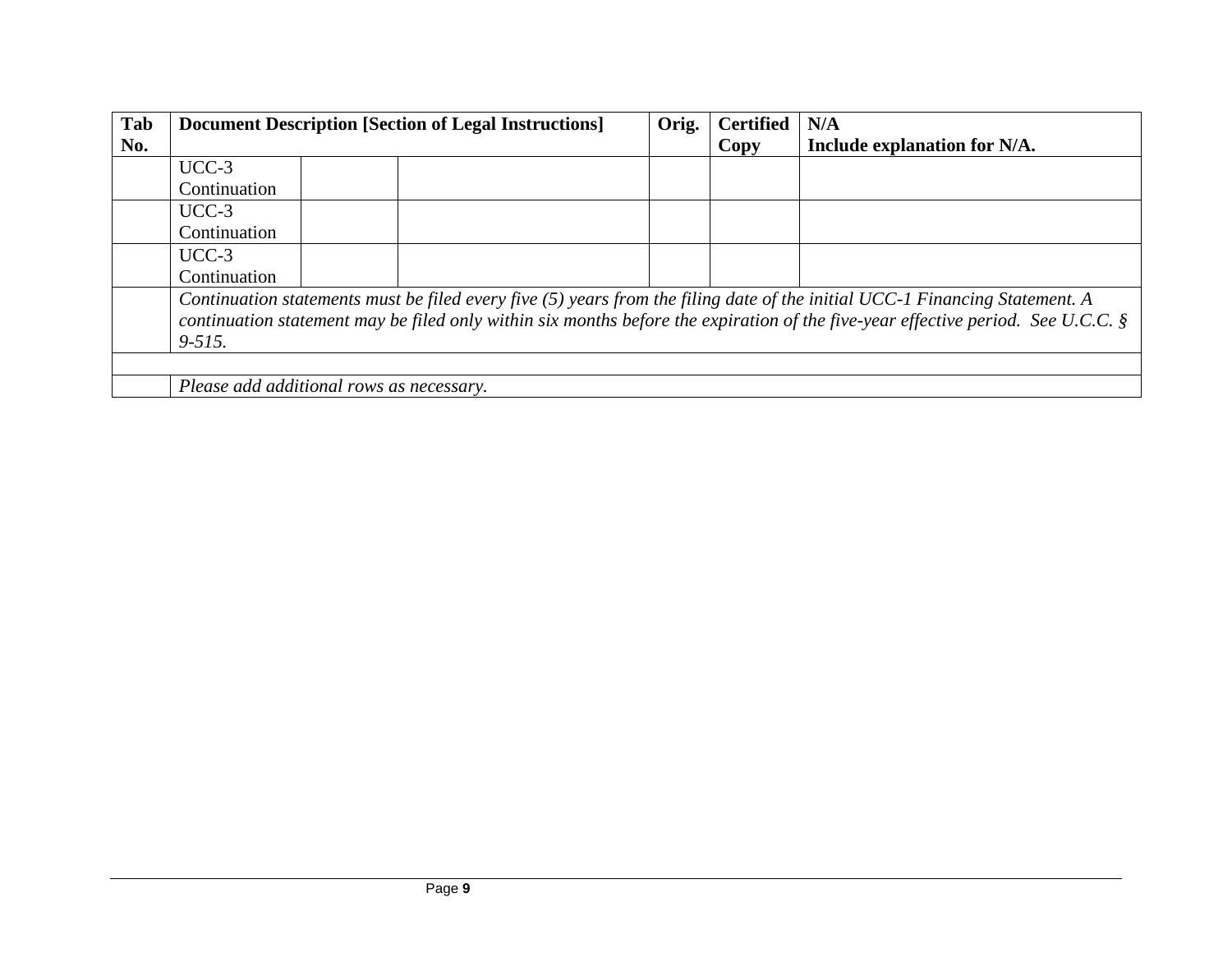| Tab |                                                                                                                                                                                                                                                                                                                                                                                                                                                                                                                                                                                                              |        | <b>Document Description [Section of Legal Instructions]</b> | Orig | <b>Certified</b> | N/A                                |
|-----|--------------------------------------------------------------------------------------------------------------------------------------------------------------------------------------------------------------------------------------------------------------------------------------------------------------------------------------------------------------------------------------------------------------------------------------------------------------------------------------------------------------------------------------------------------------------------------------------------------------|--------|-------------------------------------------------------------|------|------------------|------------------------------------|
| No. |                                                                                                                                                                                                                                                                                                                                                                                                                                                                                                                                                                                                              |        |                                                             |      | <b>Copy</b>      | <b>Include explanation for N/A</b> |
| 8.1 | State UCC Filings and Assignment to the Secretary (Mortgagor)<br>[B.8]<br>Are UCC Filings Current? ______ yes _______ no<br>UCC Expiration Date ___<br>If UCC filings will expire within 6 months after the<br>assignment of mortgage, continuation statements must be<br>prepared and filed for record by the mortgagee.<br>If UCC filings have lapsed or were never filed, the<br>mortgagee must submit a new UCC-1 filed for record and<br>an Indemnification Agreement. This must be<br>accomplished within the legal submission deadline or<br>extended deadline.<br>Provide the following information: |        |                                                             |      |                  |                                    |
|     |                                                                                                                                                                                                                                                                                                                                                                                                                                                                                                                                                                                                              |        | <b>UCC Financing Statement   File Date/ File Number</b>     |      |                  |                                    |
|     | Original UCC-1                                                                                                                                                                                                                                                                                                                                                                                                                                                                                                                                                                                               |        |                                                             |      |                  |                                    |
|     | <b>UCC-3 Amendment [Insert</b> ]<br>Reason for UCC -3, e.g.,<br>Change in Debtor]                                                                                                                                                                                                                                                                                                                                                                                                                                                                                                                            |        |                                                             |      |                  |                                    |
|     | <b>UCC-3</b> Amendment                                                                                                                                                                                                                                                                                                                                                                                                                                                                                                                                                                                       |        |                                                             |      |                  |                                    |
|     | <b>UCC</b> Assignment to HUD                                                                                                                                                                                                                                                                                                                                                                                                                                                                                                                                                                                 |        |                                                             |      |                  |                                    |
|     |                                                                                                                                                                                                                                                                                                                                                                                                                                                                                                                                                                                                              | Due by | <b>File Date/ File Number</b>                               |      |                  |                                    |
|     | $UCC-3$                                                                                                                                                                                                                                                                                                                                                                                                                                                                                                                                                                                                      |        |                                                             |      |                  |                                    |
|     | Continuation                                                                                                                                                                                                                                                                                                                                                                                                                                                                                                                                                                                                 |        |                                                             |      |                  |                                    |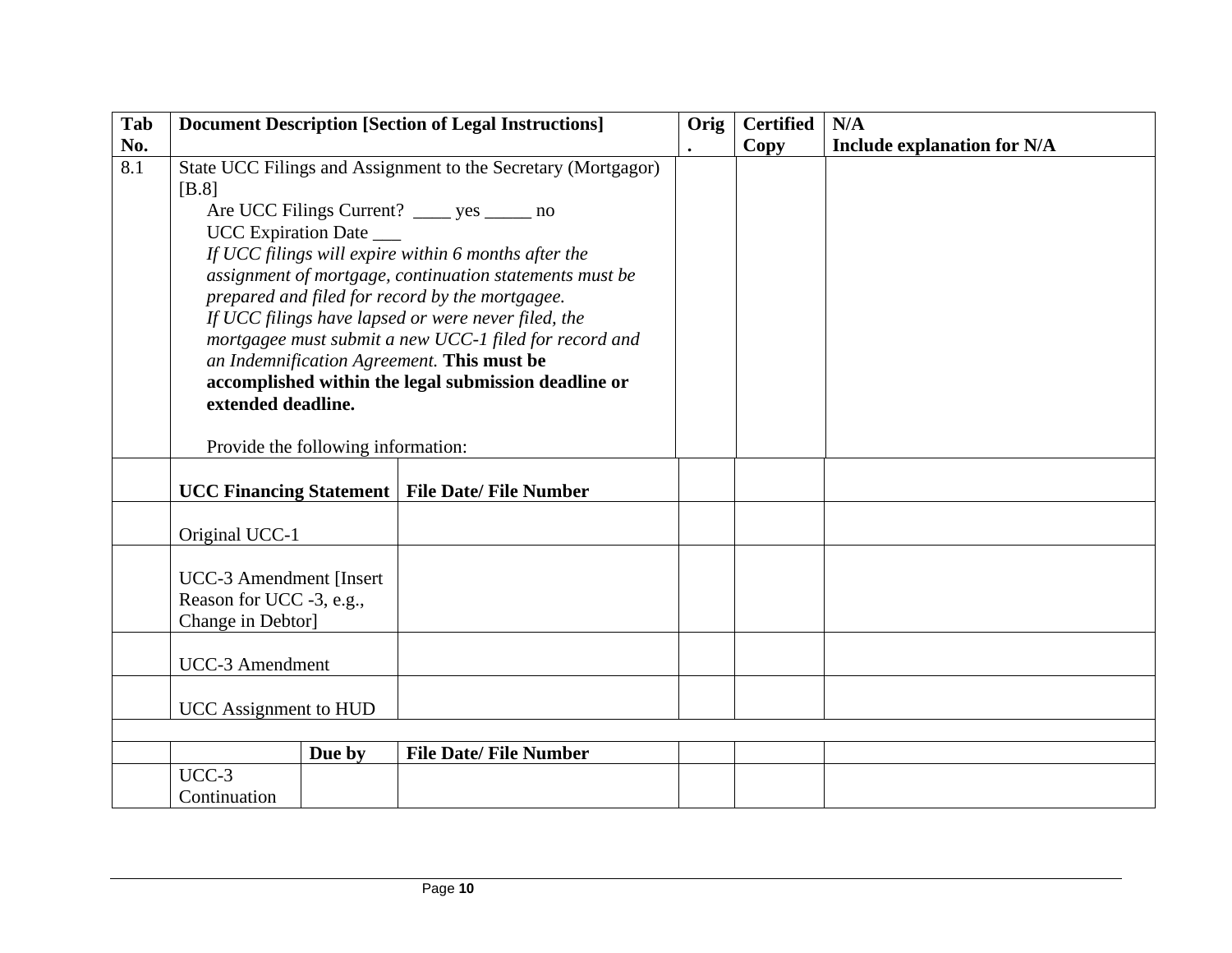| Tab | <b>Document Description [Section of Legal Instructions]</b>                                                                                                                                                                                                                      | Orig | <b>Certified</b> | N/A                                |  |
|-----|----------------------------------------------------------------------------------------------------------------------------------------------------------------------------------------------------------------------------------------------------------------------------------|------|------------------|------------------------------------|--|
| No. |                                                                                                                                                                                                                                                                                  |      | Copy             | <b>Include explanation for N/A</b> |  |
|     | $UCC-3$                                                                                                                                                                                                                                                                          |      |                  |                                    |  |
|     | Continuation                                                                                                                                                                                                                                                                     |      |                  |                                    |  |
|     | $UCC-3$                                                                                                                                                                                                                                                                          |      |                  |                                    |  |
|     | Continuation                                                                                                                                                                                                                                                                     |      |                  |                                    |  |
|     | $UCC-3$                                                                                                                                                                                                                                                                          |      |                  |                                    |  |
|     | Continuation                                                                                                                                                                                                                                                                     |      |                  |                                    |  |
|     | Continuation statements must be filed every five (5) years from the filing date of the initial UCC-1 Financing Statement. A<br>continuation statement may be filed only within six months before the expiration of the five-year effective period. See U.C.C. $\S$<br>$9 - 515.$ |      |                  |                                    |  |
|     |                                                                                                                                                                                                                                                                                  |      |                  |                                    |  |
|     | Please add additional rows as necessary.                                                                                                                                                                                                                                         |      |                  |                                    |  |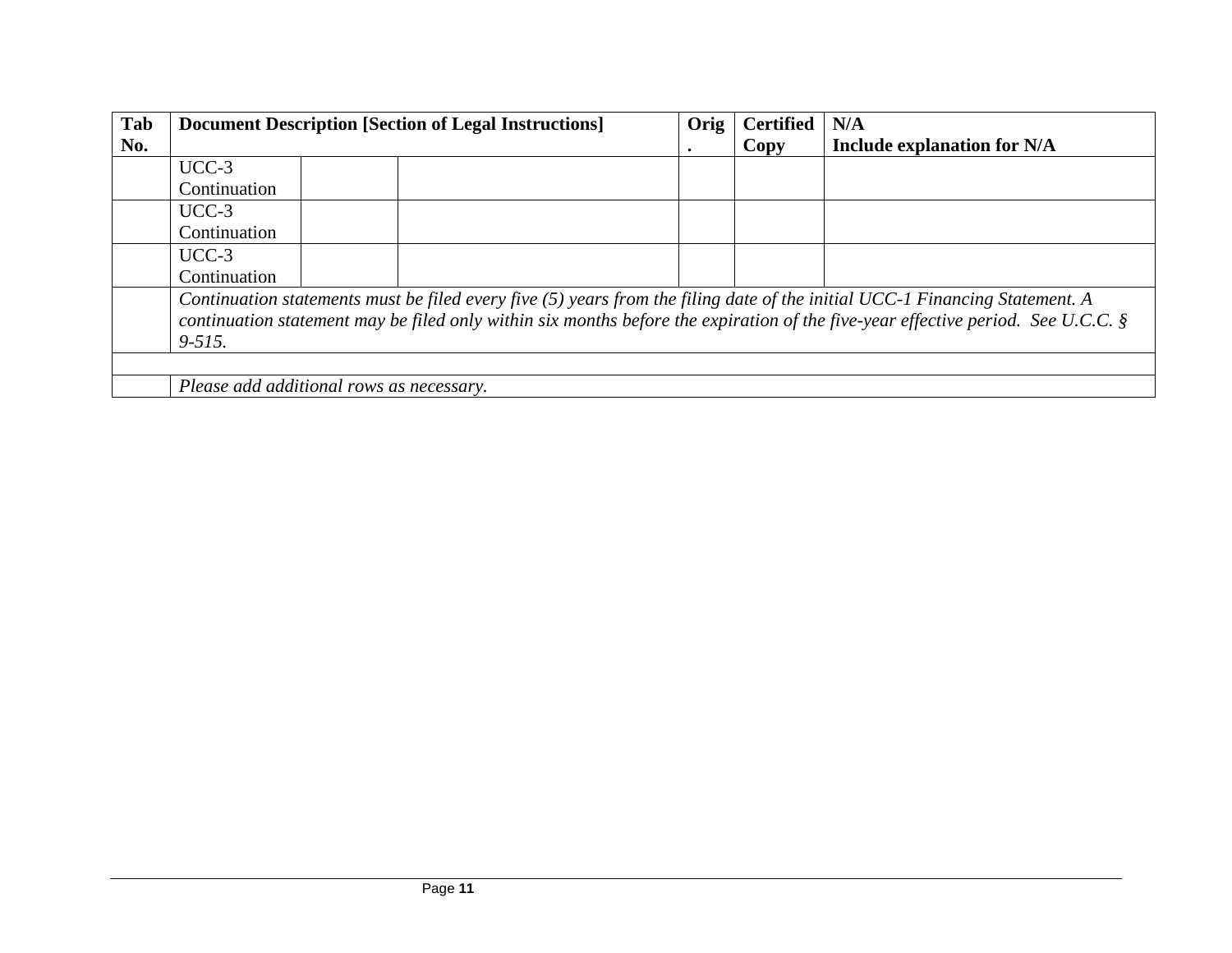| Tab            | <b>Document Description [Section of Legal Instructions]</b>                                                                                                                                                                                                                                                                                          | Orig. | <b>Certified</b> | N/A                                |
|----------------|------------------------------------------------------------------------------------------------------------------------------------------------------------------------------------------------------------------------------------------------------------------------------------------------------------------------------------------------------|-------|------------------|------------------------------------|
| No.            |                                                                                                                                                                                                                                                                                                                                                      |       | Copy             | <b>Include explanation for N/A</b> |
| $\overline{9}$ | Form No. 289 Assignment [B.9]<br>This instrument is not to be used as the assignment of<br>mortgage and it should not be recorded. See Exhibit B<br>for a copy of this form.                                                                                                                                                                         |       |                  |                                    |
| 10             | Proof of Hazard/Property Insurance [B.10]<br>See Legal Instruction B.10 for a list of acceptable<br>documents and other requirements. A Certificate of<br>Insurance is not acceptable.<br>The hazard insurance must be in effect at least through<br>11:59pm on the date on which the assignment of mortgage<br>is recorded.                         |       |                  |                                    |
| 10.1           | Affidavit affirming Hazard Insurance Policy in force<br>If the mortgagee submits evidence of property insurance or<br>an insurance binder (MBA Commercial Property Form,<br>ACORD 75, ACORD 27, or ACORD 28 or equivalent<br>under State law), the mortgagee must submit an affidavit<br>that contains requisite language in legal instruction B.10. |       |                  |                                    |
| 11             | Assignment of Mortgagee's interest in the Hazard Insurance<br>Policy $[B.11]$<br>Must contain requisite language in legal instruction B.11.                                                                                                                                                                                                          |       |                  |                                    |
| 12.            | Evidence of Flood Insurance [B.12]<br>Is the project located in a flood zone? ___ yes ___ no<br>If all or part of the building( $s$ ) included within the project<br>are in a Special Flood Hazard Area (SFHA), acceptable<br>proof of flood insurance coverage is required.<br>A Certificate of Insurance is not acceptable.                        |       |                  |                                    |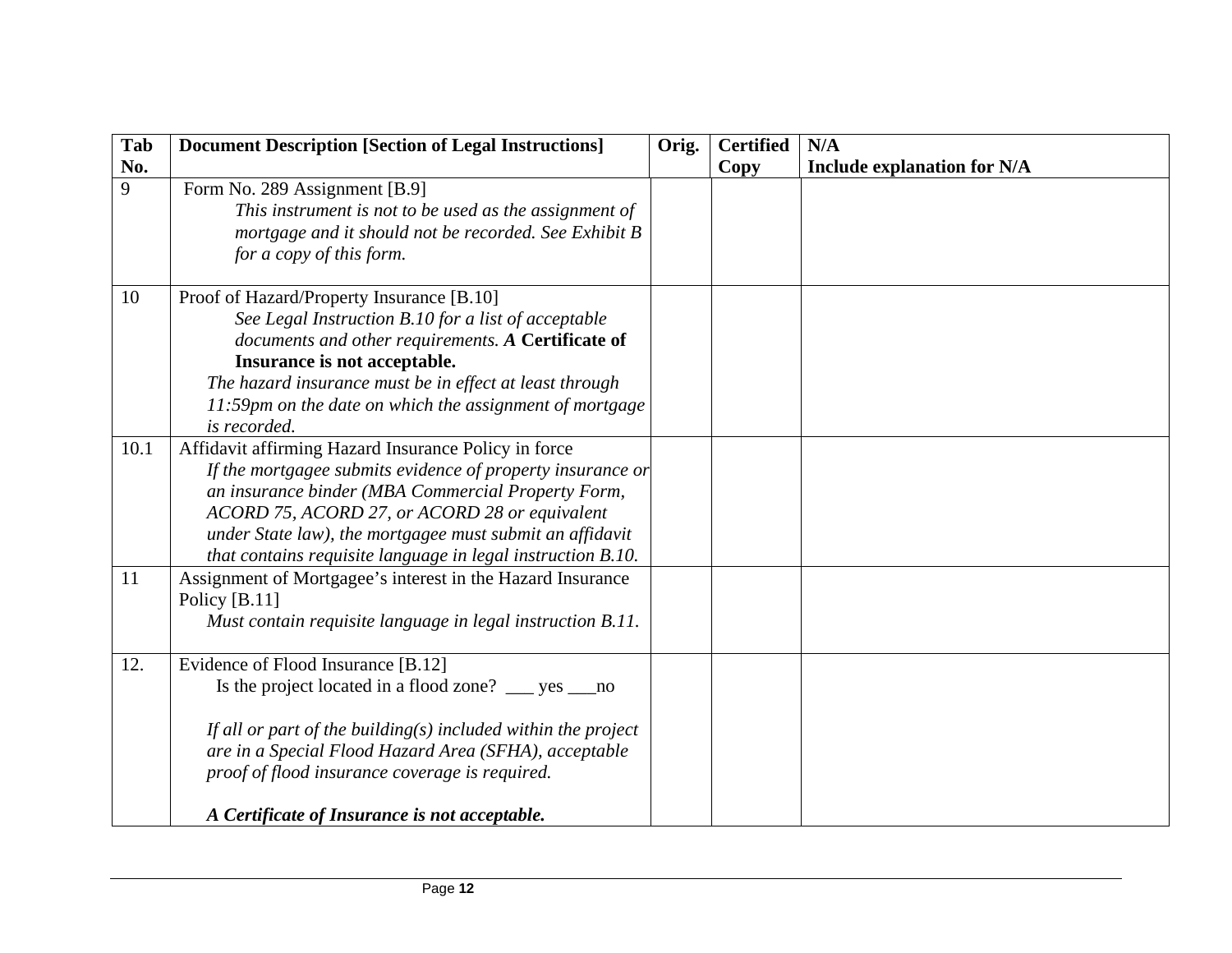| Tab  | <b>Document Description [Section of Legal Instructions]</b>                                                                                                                                 | Orig. | <b>Certified</b> | N/A                                |
|------|---------------------------------------------------------------------------------------------------------------------------------------------------------------------------------------------|-------|------------------|------------------------------------|
| No.  |                                                                                                                                                                                             |       | Copy             | <b>Include explanation for N/A</b> |
|      |                                                                                                                                                                                             |       |                  |                                    |
| 12.1 | Flood Insurance Affidavit<br>If the mortgagee submits evidence of flood insurance,<br>the mortgagee must submit an affidavit that contains<br>requisite language in legal instruction B.12. |       |                  |                                    |
| 13   | Assignment of Mortgagee's Interest in the flood insurance<br>$\text{policy?}$ _______ yes _________ no [B.13]<br>Must contain requisite language in legal instruction<br>B.13.              |       |                  |                                    |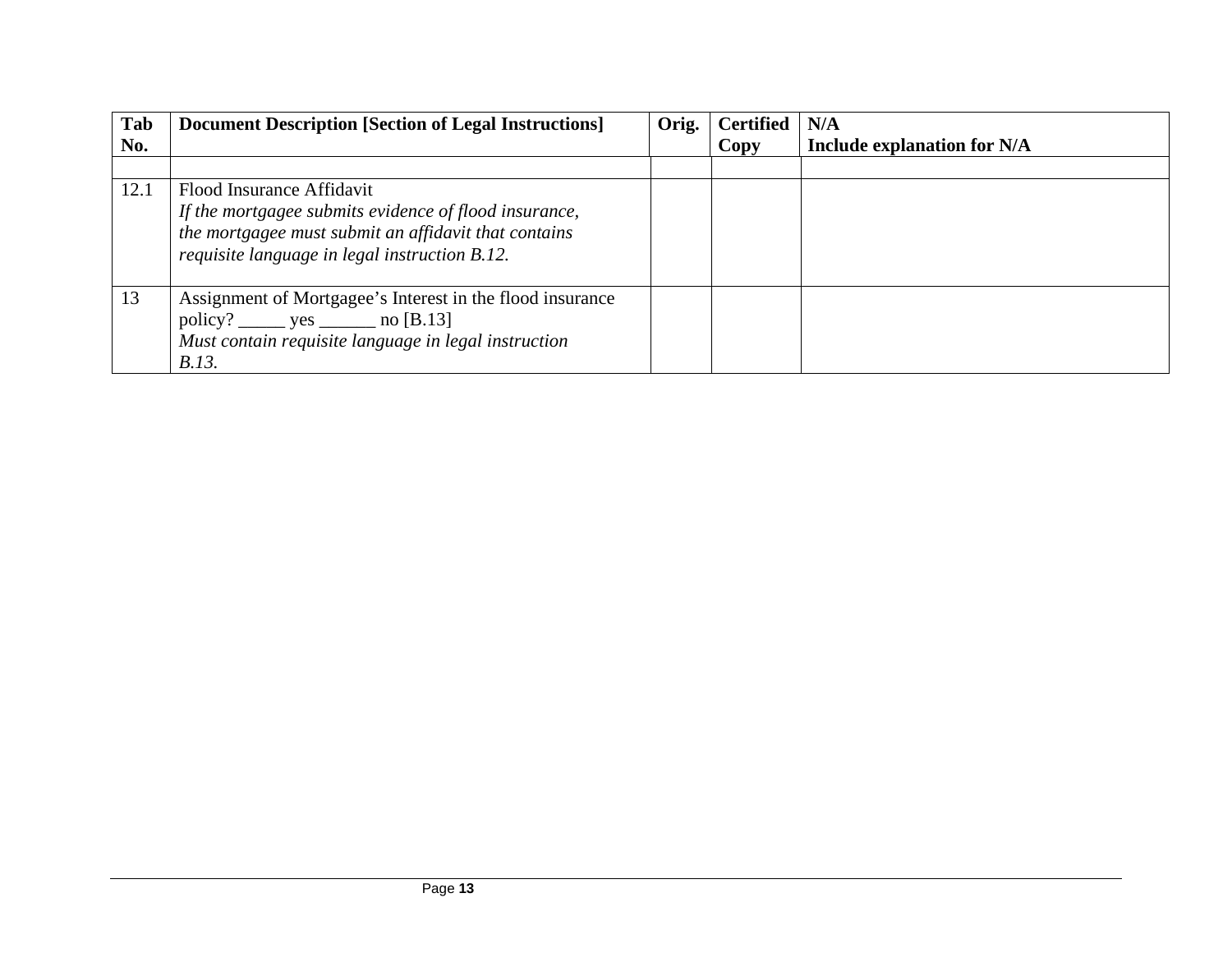| Tab | Document Description [Section of Legal Instructions] | Orig. | <b>Certified</b> | N/A                                |
|-----|------------------------------------------------------|-------|------------------|------------------------------------|
| No. |                                                      |       | $\log$           | <b>Include explanation for N/A</b> |

**14. Additional Documents and Assignments (All Claims)** 

*Submit all other agreements, instruments, documents, or collateral which evidence, secure, or otherwise relate to the FHAinsured mortgage whether executed or delivered by or on behalf of a borrower, operator, master tenant, or other parties.* 

| 14.1 | Building Loan Agreement, Bonds and other Related<br>Agreements. [B.14.]<br>If the assignment of mortgage occurs within two $(2)$<br>years after the date of final endorsement of the Note,<br>submit the Building Loan Agreement and all bonds or<br>other agreements designed to assure completion. |  |  |
|------|------------------------------------------------------------------------------------------------------------------------------------------------------------------------------------------------------------------------------------------------------------------------------------------------------|--|--|
| 14.2 | Assignment of Building Loan Agreement – to the Secretary<br>[B.14]<br>If applicable under Legal Instruction B.14.                                                                                                                                                                                    |  |  |
| 14.3 | Assignment of Building Loan Agreement – Chain [B.14]<br>If applicable under Legal Instruction B.14.                                                                                                                                                                                                  |  |  |
| 14.4 | <b>Repair Escrow Agreements</b>                                                                                                                                                                                                                                                                      |  |  |
| 14.5 | Assignment of Repair Escrow Agreement the Secretary                                                                                                                                                                                                                                                  |  |  |
| 14.6 | Assignment of Repair Escrow Agreement -- Chain                                                                                                                                                                                                                                                       |  |  |
| 14.7 | List additional Non-healthcare Documents and/or Assignable<br>Interests                                                                                                                                                                                                                              |  |  |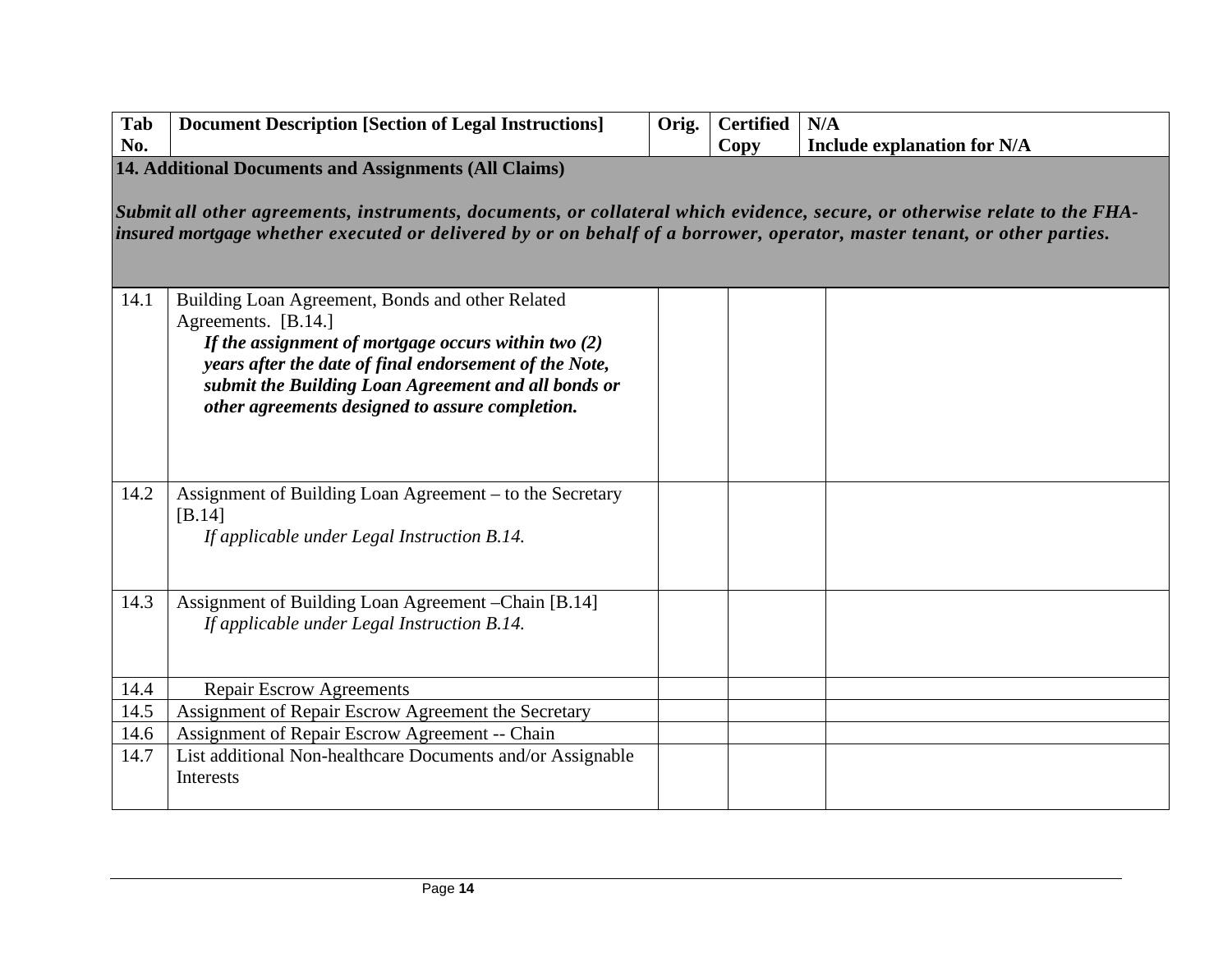| Tab  | <b>Document Description [Section of Legal Instructions]</b>                                                                                                                                                                                                                                                                                             | Orig. | <b>Certified</b> | N/A                                |
|------|---------------------------------------------------------------------------------------------------------------------------------------------------------------------------------------------------------------------------------------------------------------------------------------------------------------------------------------------------------|-------|------------------|------------------------------------|
| No.  |                                                                                                                                                                                                                                                                                                                                                         |       | Copy             | <b>Include explanation for N/A</b> |
| 15   | Healthcare-Related Documents and Assignments, see Page 9                                                                                                                                                                                                                                                                                                |       |                  |                                    |
| 16   | Corporate Resolution [B.16]<br>Must provide appropriate evidence demonstrating the<br>authority of the signatory of the assignment instruments to<br>act on behalf of the mortgagee.                                                                                                                                                                    |       |                  |                                    |
| 17   | Title Policy [B.17]<br>Original title policy from closing.                                                                                                                                                                                                                                                                                              |       |                  |                                    |
| 17.1 | Date-Down Endorsement or New Title Policy<br>Must include all requirements for title insurance coverage in<br>legal instruction B.17. No exceptions are permitted other than<br>those approved by HUD.<br>Mortgagee must submit evidence of HUD's written approval<br>for any new exception on the title insurance policy or date-<br>down endorsement. |       |                  |                                    |
| 17.2 | Title Agent Letter of Authority (only applies to new title<br>insurance policies)                                                                                                                                                                                                                                                                       |       |                  |                                    |
| 18   | Notification to Taxing Authority/Property Tax Information<br>Legal Instructions [B.18]                                                                                                                                                                                                                                                                  |       |                  |                                    |
| 19   | Mortgagee's Certification [B.19]<br>For electronic submission, submit the Mortgagee's<br>Certification Regarding: Electronic Submission of Documents<br>for Application for Full Insurance Benefits – Assignment of<br>Mortgage (See Exhibit A).                                                                                                        |       |                  |                                    |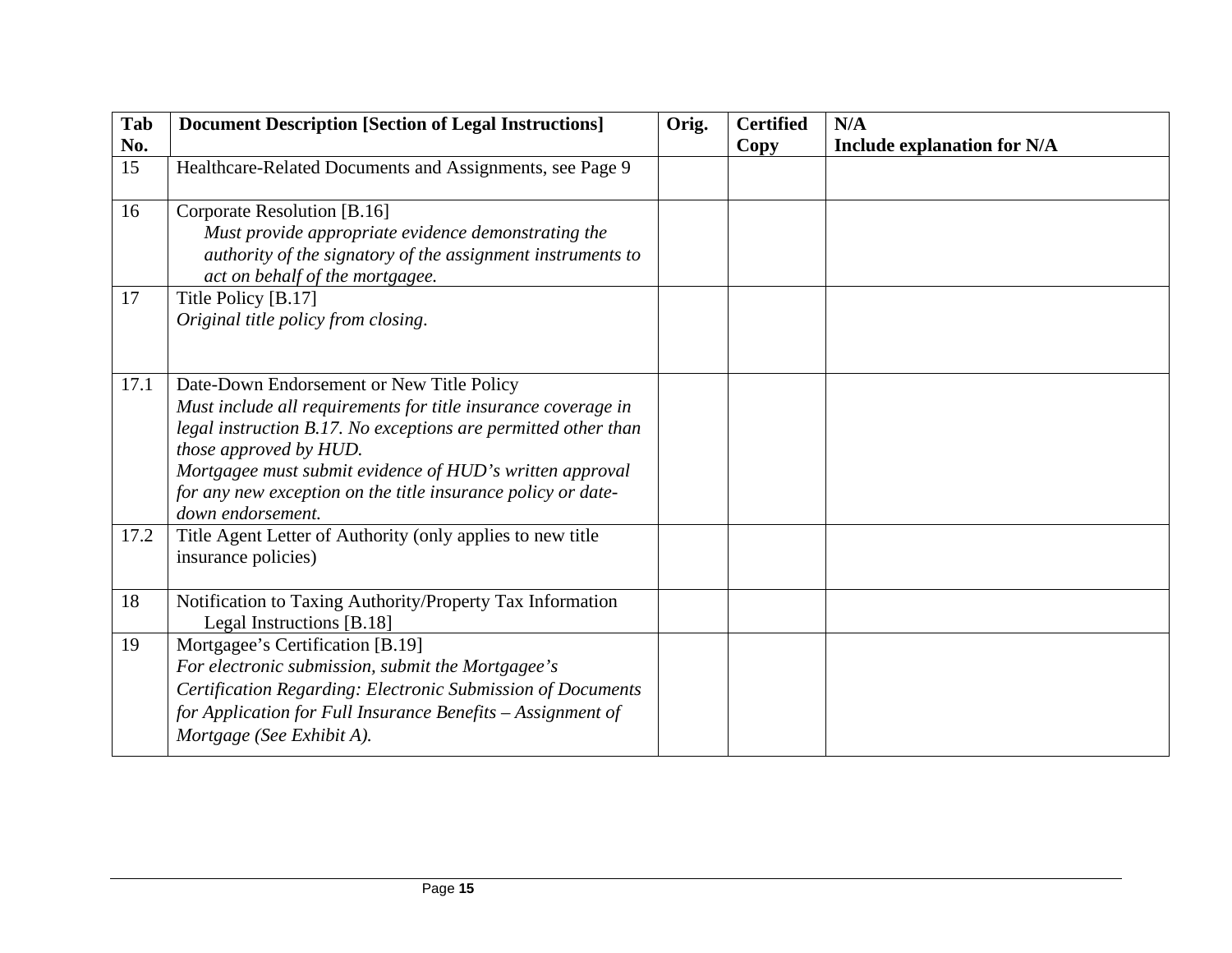## **15. Additional Required Documents (Healthcare-Related Documents and Assignments)**

For loans insured under Section 232 (12 U.S.C. §1715w) of the National Housing Act that were processed under LEAN, the mortgagee must submit all Healthcare Loan Documents, including all agreements, instruments, documents, or collateral which evidence, secure, or otherwise relate to the Section 232 Mortgage Loan, or required or permitted under the Section 232 LEAN program, whether executed or delivered by or on behalf of Borrower, Operator, Borrower Representative, or Master Tenant, in each case, as amended, restated, supplemented or otherwise modified from time to time. See Item #15 of the *Legal Instructions Concerning Applications for Full Insurance Benefits - Assignment of Multifamily and Healthcare Mortgages to the Secretary* ("Legal Instructions").

As of March 1, 2009, all Section 232 loans were processed under LEAN and therefore subject to this requirement.

| Tab<br>No. | <b>Document Description</b>                                                                                                                                                                                                                                                                                             | Orig.<br>or Rec.<br>Cert. | Copy | N/A<br><b>Include explanation for N/A</b> |
|------------|-------------------------------------------------------------------------------------------------------------------------------------------------------------------------------------------------------------------------------------------------------------------------------------------------------------------------|---------------------------|------|-------------------------------------------|
| H1         | <b>Operator Security Agreement</b>                                                                                                                                                                                                                                                                                      |                           |      |                                           |
| H2         | Amendments and/or modifications to the Operator Security<br>Agreement<br>Indemnification Agreement? ____ yes _____ no<br>If the original amendment and/or modification is<br>unavailable, provide a copy along with an Indemnification<br>Agreement, which must contain requisite language in<br>Legal Instruction B.2. |                           |      |                                           |
| H2.1       | Assignment of Operator Security Agreement to the Secretary                                                                                                                                                                                                                                                              |                           |      |                                           |
| H2.2       | Assignment of Operator Security Agreement: Chain<br>Include interim assignments,<br>Indemnification Agreement? ____ yes<br>no                                                                                                                                                                                           |                           |      |                                           |

**The below documents must comply with the requirements for Healthcare-Related Documents as outlined in Legal Instruction B.15.**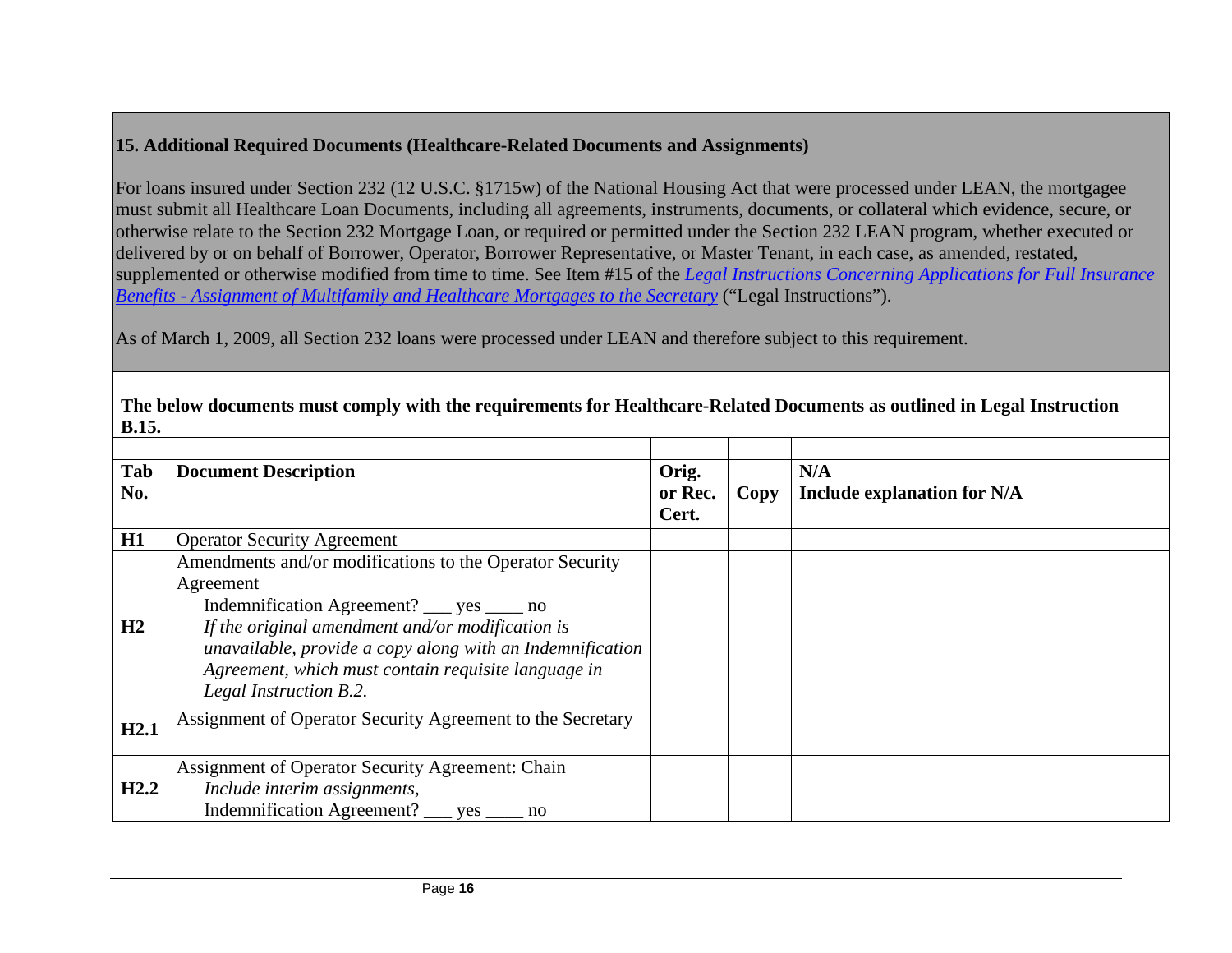|           | If there is an Assignment that was not recorded and the<br>original is unavailable, provide a copy along with an<br>Indemnification Agreement, which must contain requisite<br>language in Legal Instruction B.2. |  |  |
|-----------|-------------------------------------------------------------------------------------------------------------------------------------------------------------------------------------------------------------------|--|--|
| <b>H3</b> | Assignment of Rents and Leases<br>Include interim assignments, amendments, and/or<br>modifications                                                                                                                |  |  |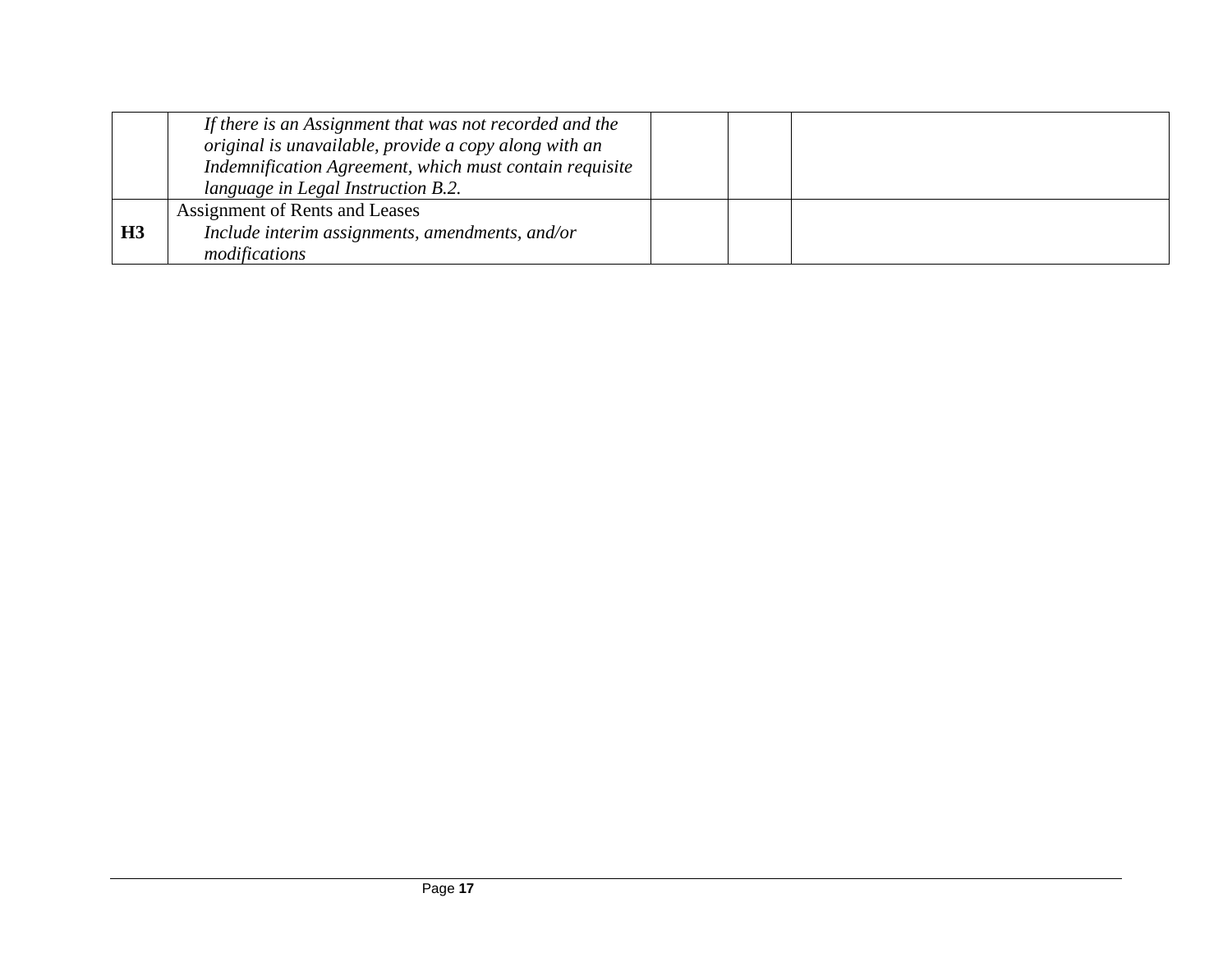| Tab<br>No. | <b>Document Description</b>                                                                                                                                                                                                                                                                                                                                                                                                                                                                                                           |        |                               | Orig. | Rec.<br>Cert.<br>Copy | N/A<br><b>Include explanation for N/A</b> |
|------------|---------------------------------------------------------------------------------------------------------------------------------------------------------------------------------------------------------------------------------------------------------------------------------------------------------------------------------------------------------------------------------------------------------------------------------------------------------------------------------------------------------------------------------------|--------|-------------------------------|-------|-----------------------|-------------------------------------------|
| <b>H4</b>  | <b>UCC1 County (Operator)</b><br>Are UCC Filings Current? _____ yes ______ no<br>If UCC filings will expire within 6 months after the<br>assignment of mortgage, continuation statements must be<br>prepared and filed for record by the mortgagee.<br>If UCC filings have lapsed or were never filed, the<br>mortgagee must submit a new UCC-1 filed for record and<br>an Indemnification Agreement This must be<br>accomplished within the legal submission deadline or<br>extended deadline.<br>Provide the following information: |        |                               |       |                       |                                           |
|            | <b>UCC Financing Statement</b>                                                                                                                                                                                                                                                                                                                                                                                                                                                                                                        |        | <b>File Date/ File Number</b> |       |                       |                                           |
|            | Original UCC-1                                                                                                                                                                                                                                                                                                                                                                                                                                                                                                                        |        |                               |       |                       |                                           |
|            | <b>UCC-3</b> Amendment [Insert]<br>Reason for UCC -3, e.g.,<br>Change in Debtor]                                                                                                                                                                                                                                                                                                                                                                                                                                                      |        |                               |       |                       |                                           |
|            | <b>UCC-3</b> Amendment                                                                                                                                                                                                                                                                                                                                                                                                                                                                                                                |        |                               |       |                       |                                           |
|            | <b>UCC</b> Assignment to HUD                                                                                                                                                                                                                                                                                                                                                                                                                                                                                                          |        |                               |       |                       |                                           |
|            |                                                                                                                                                                                                                                                                                                                                                                                                                                                                                                                                       |        |                               |       |                       |                                           |
|            |                                                                                                                                                                                                                                                                                                                                                                                                                                                                                                                                       | Due by | <b>File Date/ File Number</b> |       |                       |                                           |
|            | $UCC-3$<br>Continuation                                                                                                                                                                                                                                                                                                                                                                                                                                                                                                               |        |                               |       |                       |                                           |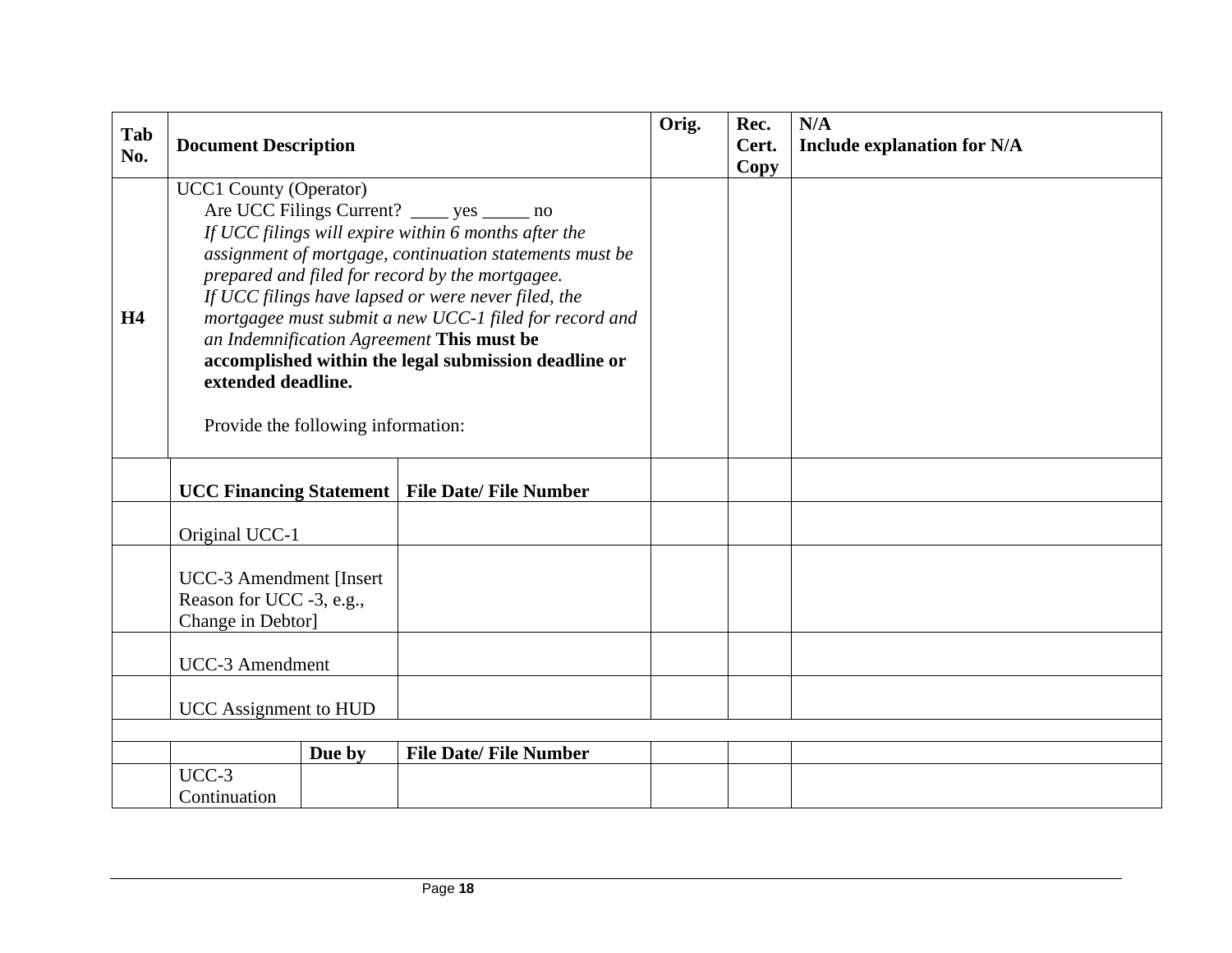| $UCC-3$                                                                                                                                                                                                                                                            |  |  |  |  |  |
|--------------------------------------------------------------------------------------------------------------------------------------------------------------------------------------------------------------------------------------------------------------------|--|--|--|--|--|
| Continuation                                                                                                                                                                                                                                                       |  |  |  |  |  |
| $UCC-3$                                                                                                                                                                                                                                                            |  |  |  |  |  |
| Continuation                                                                                                                                                                                                                                                       |  |  |  |  |  |
| $UCC-3$                                                                                                                                                                                                                                                            |  |  |  |  |  |
| Continuation                                                                                                                                                                                                                                                       |  |  |  |  |  |
| Continuation statements must be filed every five (5) years from the filing date of the initial UCC-1 Financing Statement. A<br>continuation statement may be filed only within six months before the expiration of the five-year effective period. See U.C.C. § 9- |  |  |  |  |  |
| 515.                                                                                                                                                                                                                                                               |  |  |  |  |  |
|                                                                                                                                                                                                                                                                    |  |  |  |  |  |
| Please add additional rows as necessary.                                                                                                                                                                                                                           |  |  |  |  |  |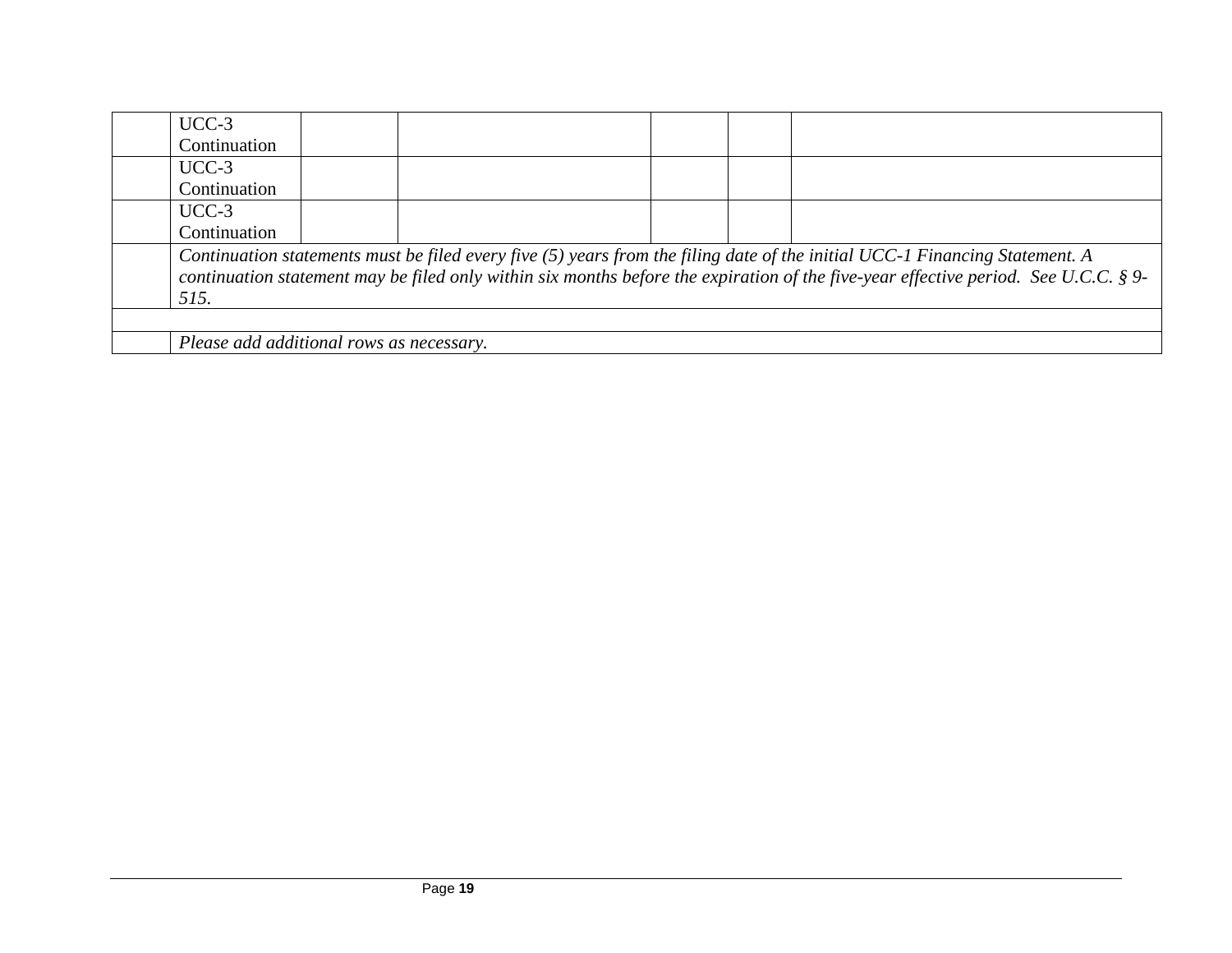|                |                                                                                                                                                                                                                                                                                                                                                                                                        |        |                               | Orig. | Rec.  | N/A                                |
|----------------|--------------------------------------------------------------------------------------------------------------------------------------------------------------------------------------------------------------------------------------------------------------------------------------------------------------------------------------------------------------------------------------------------------|--------|-------------------------------|-------|-------|------------------------------------|
| Tab<br>No.     | <b>Document Description</b>                                                                                                                                                                                                                                                                                                                                                                            |        |                               |       | Cert. | <b>Include explanation for N/A</b> |
|                |                                                                                                                                                                                                                                                                                                                                                                                                        |        |                               |       | Copy  |                                    |
| H <sub>5</sub> | UCC 1 Sec. of State (Operator)<br>Are UCC Filings Current? _____ yes ______ no<br>If UCC filings will expire within 6 months after the<br>assignment of mortgage, continuation statements must be<br>prepared and filed for record by the mortgagee.<br>If UCC filings have lapsed or were never filed, the<br>mortgagee must submit a new UCC-1 filed for record and<br>an Indemnification Agreement. |        |                               |       |       |                                    |
|                |                                                                                                                                                                                                                                                                                                                                                                                                        |        |                               |       |       |                                    |
|                | <b>UCC Financing Statement</b>                                                                                                                                                                                                                                                                                                                                                                         |        | <b>File Date/ File Number</b> |       |       |                                    |
|                | Original UCC-1                                                                                                                                                                                                                                                                                                                                                                                         |        |                               |       |       |                                    |
|                | <b>UCC-3 Amendment [Insert</b><br>Reason for UCC -3, e.g.,<br>Change in Debtor]                                                                                                                                                                                                                                                                                                                        |        |                               |       |       |                                    |
|                | UCC-3 Amendment                                                                                                                                                                                                                                                                                                                                                                                        |        |                               |       |       |                                    |
|                | <b>UCC</b> Assignment to HUD                                                                                                                                                                                                                                                                                                                                                                           |        |                               |       |       |                                    |
|                |                                                                                                                                                                                                                                                                                                                                                                                                        |        |                               |       |       |                                    |
|                |                                                                                                                                                                                                                                                                                                                                                                                                        | Due by | <b>File Date/ File Number</b> |       |       |                                    |
|                | $UCC-3$                                                                                                                                                                                                                                                                                                                                                                                                |        |                               |       |       |                                    |
|                | Continuation                                                                                                                                                                                                                                                                                                                                                                                           |        |                               |       |       |                                    |
|                | $UCC-3$                                                                                                                                                                                                                                                                                                                                                                                                |        |                               |       |       |                                    |
|                | Continuation                                                                                                                                                                                                                                                                                                                                                                                           |        |                               |       |       |                                    |
|                | $UCC-3$<br>Continuation                                                                                                                                                                                                                                                                                                                                                                                |        |                               |       |       |                                    |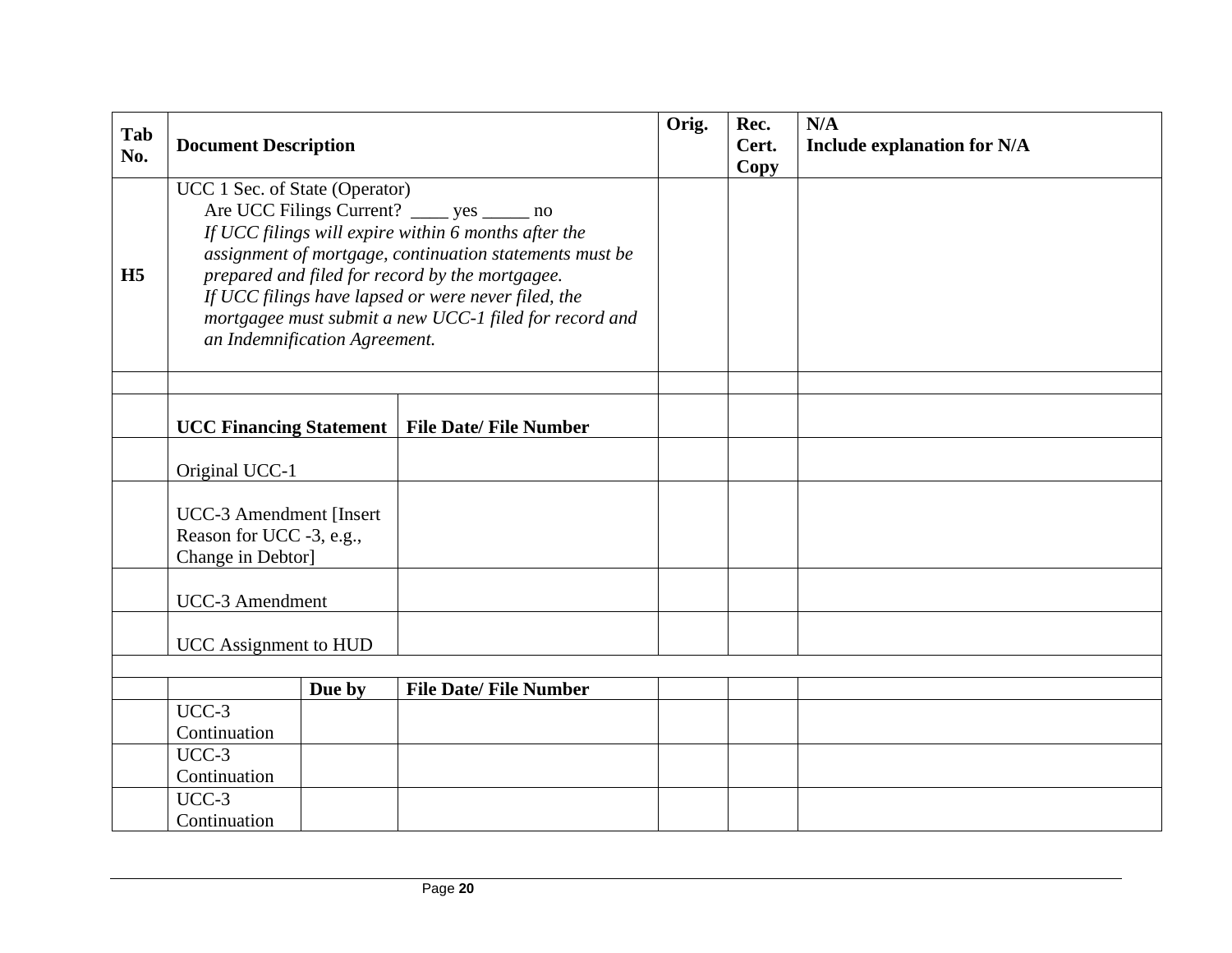| $UCC-3$                                                                                                                                                                                                                                                                      |  |  |  |  |  |
|------------------------------------------------------------------------------------------------------------------------------------------------------------------------------------------------------------------------------------------------------------------------------|--|--|--|--|--|
| Continuation                                                                                                                                                                                                                                                                 |  |  |  |  |  |
| Continuation statements must be filed every five $(5)$ years from the filing date of the initial UCC-1 Financing Statement. A<br>continuation statement may be filed only within six months before the expiration of the five-year effective period. See U.C.C. § 9-<br>515. |  |  |  |  |  |
|                                                                                                                                                                                                                                                                              |  |  |  |  |  |
| Please add additional rows as necessary.                                                                                                                                                                                                                                     |  |  |  |  |  |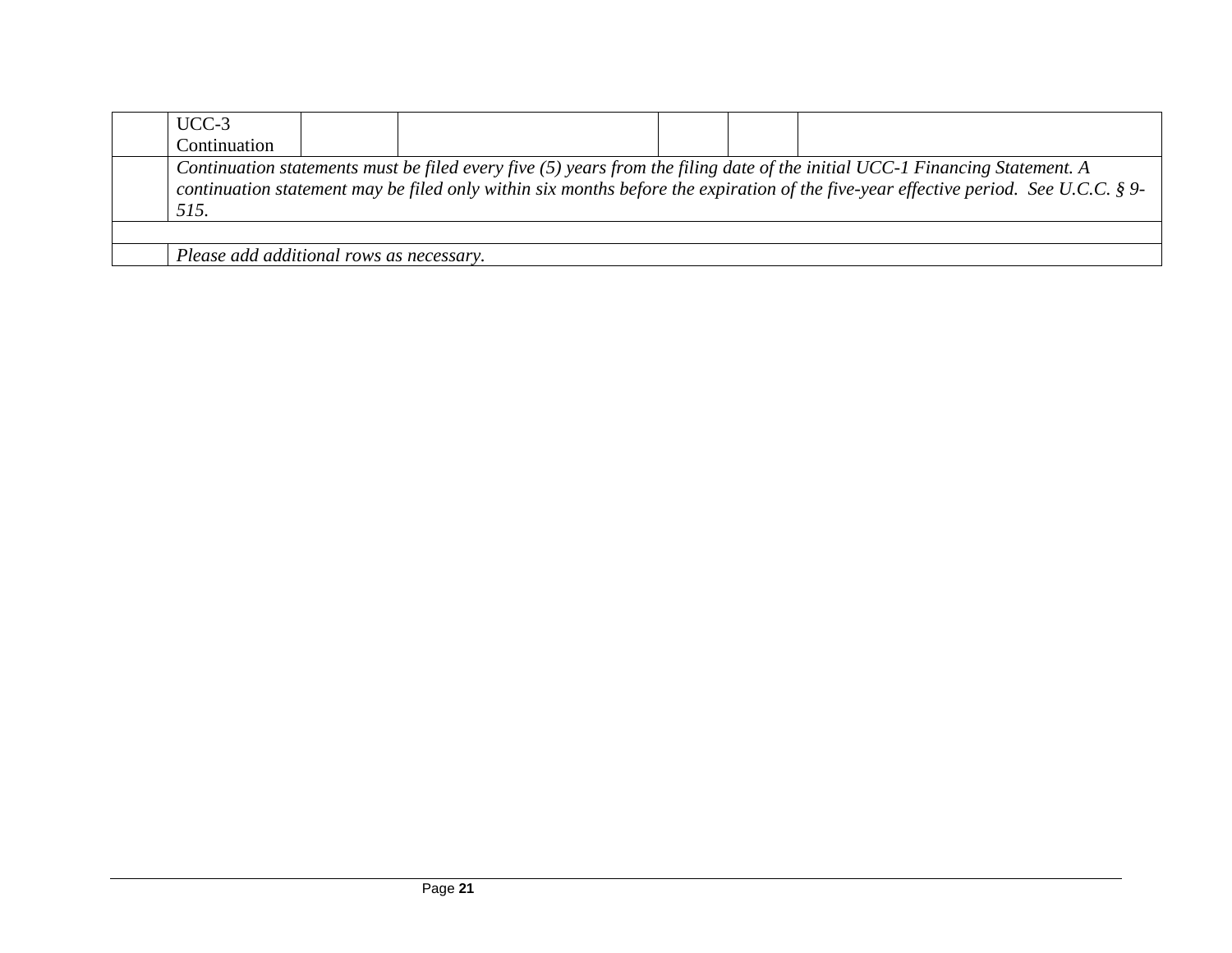| Tab            | <b>Document Description</b>                                | Orig. | Copy | N/A                                |
|----------------|------------------------------------------------------------|-------|------|------------------------------------|
| No.            |                                                            |       |      | <b>Include explanation for N/A</b> |
| <b>H6</b>      | Operator Estoppel Certificate with copies of Lease and     |       |      |                                    |
|                | <b>Addendum to Operating Lease</b>                         |       |      |                                    |
| H7             | <b>Operator Memorandum of Lease</b>                        |       |      |                                    |
| H8.            | Master Tenant Security Agreement, as applicable            |       |      |                                    |
|                | Amendments and/or modifications to the Master Tenant       |       |      |                                    |
|                | Security Agreement, as applicable                          |       |      |                                    |
|                | Indemnification Agreement? ___ yes ____ no                 |       |      |                                    |
| H <sub>9</sub> | If the original amendment and/or modification is           |       |      |                                    |
|                | unavailable, provide a copy along with an Indemnification  |       |      |                                    |
|                | Agreement, which must contain requisite language in        |       |      |                                    |
|                | Legal Instruction B.2.                                     |       |      |                                    |
| H10            | Assignment of Master Tenant Security Agreement to the      |       |      |                                    |
|                | Secretary, as applicable                                   |       |      |                                    |
| <b>H11</b>     | Assignment of Master Tenant Security Agreement – Chain, as |       |      |                                    |
|                | applicable                                                 |       |      |                                    |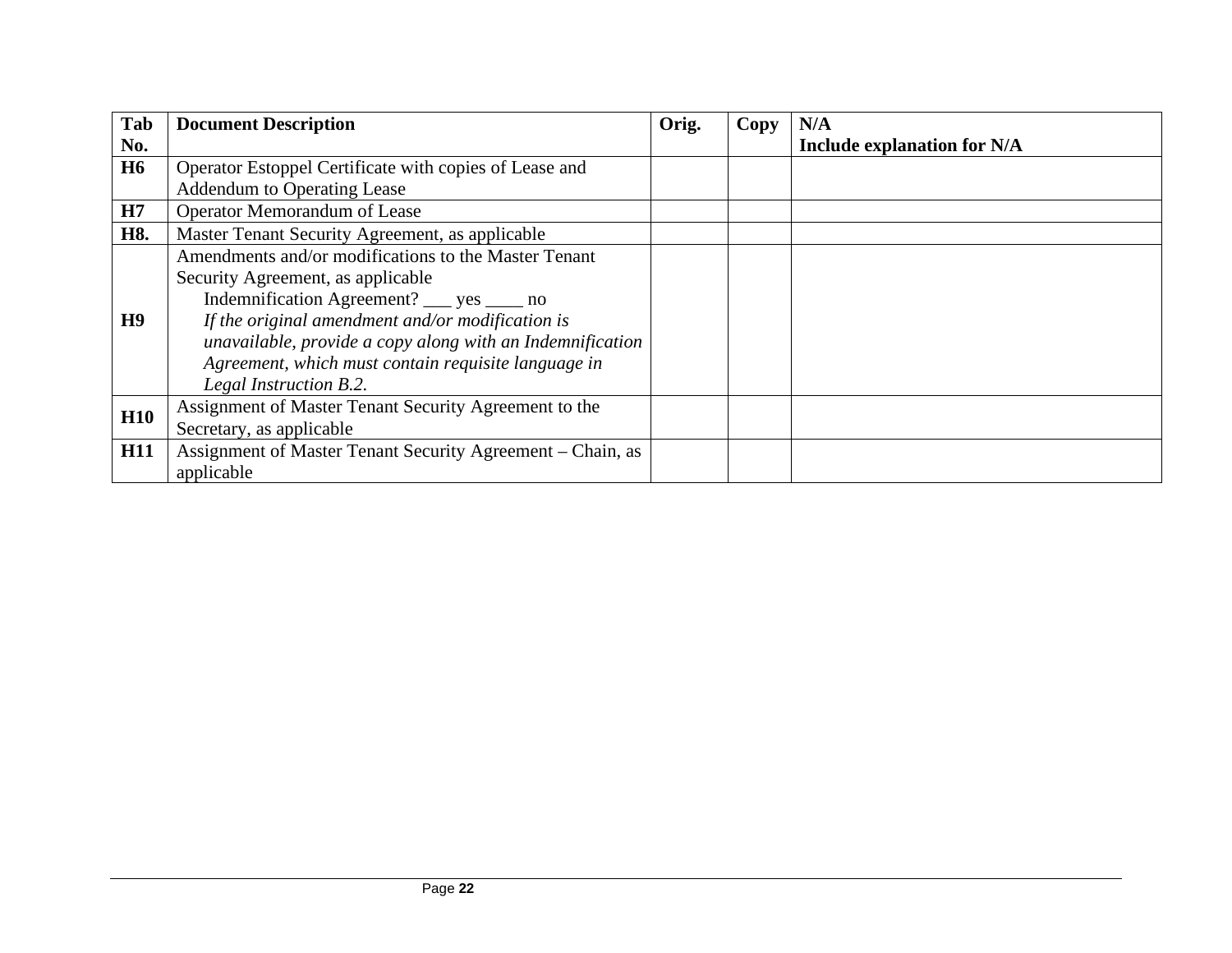| Tab             | <b>Document Description</b>                                     |                                        |                                                              | Orig. | Rec. Cert. | N/A                                                                                                                                 |  |  |  |
|-----------------|-----------------------------------------------------------------|----------------------------------------|--------------------------------------------------------------|-------|------------|-------------------------------------------------------------------------------------------------------------------------------------|--|--|--|
| No.             |                                                                 |                                        |                                                              |       | Copy       | <b>Include explanation for N/A</b>                                                                                                  |  |  |  |
|                 | UCC1 County (Master Tenant), as applicable                      |                                        |                                                              |       |            |                                                                                                                                     |  |  |  |
|                 | Are UCC Filings Current? _____ yes ______ no                    |                                        |                                                              |       |            |                                                                                                                                     |  |  |  |
| H <sub>12</sub> |                                                                 |                                        | If UCC filings will expire within 6 months after the assignm |       |            |                                                                                                                                     |  |  |  |
|                 |                                                                 | and filed for record by the mortgagee. |                                                              |       |            |                                                                                                                                     |  |  |  |
|                 |                                                                 |                                        | If UCC filings have lapsed or were never filed, the mortgag  |       |            |                                                                                                                                     |  |  |  |
|                 |                                                                 | <b>Indemnification Agreement.</b>      |                                                              |       |            |                                                                                                                                     |  |  |  |
|                 | <b>UCC Financing Statement</b><br><b>File Date/ File Number</b> |                                        |                                                              |       |            |                                                                                                                                     |  |  |  |
|                 | Original UCC-1                                                  |                                        |                                                              |       |            |                                                                                                                                     |  |  |  |
|                 |                                                                 |                                        |                                                              |       |            |                                                                                                                                     |  |  |  |
|                 | <b>UCC-3</b> Amendment [Insert]                                 |                                        |                                                              |       |            |                                                                                                                                     |  |  |  |
|                 | Reason for UCC -3, e.g.,                                        |                                        |                                                              |       |            |                                                                                                                                     |  |  |  |
|                 | Change in Debtor]                                               |                                        |                                                              |       |            |                                                                                                                                     |  |  |  |
|                 |                                                                 |                                        |                                                              |       |            |                                                                                                                                     |  |  |  |
|                 | <b>UCC-3</b> Amendment                                          |                                        |                                                              |       |            |                                                                                                                                     |  |  |  |
|                 | <b>UCC</b> Assignment to HUD                                    |                                        |                                                              |       |            |                                                                                                                                     |  |  |  |
|                 |                                                                 |                                        |                                                              |       |            |                                                                                                                                     |  |  |  |
|                 |                                                                 | Due by                                 | <b>File Date/File Number</b>                                 |       |            |                                                                                                                                     |  |  |  |
|                 | $UCC-3$                                                         |                                        |                                                              |       |            |                                                                                                                                     |  |  |  |
|                 | Continuation                                                    |                                        |                                                              |       |            |                                                                                                                                     |  |  |  |
|                 | $UCC-3$                                                         |                                        |                                                              |       |            |                                                                                                                                     |  |  |  |
|                 | Continuation                                                    |                                        |                                                              |       |            |                                                                                                                                     |  |  |  |
|                 | UCC-3                                                           |                                        |                                                              |       |            |                                                                                                                                     |  |  |  |
|                 | Continuation                                                    |                                        |                                                              |       |            |                                                                                                                                     |  |  |  |
|                 | $UCC-3$                                                         |                                        |                                                              |       |            |                                                                                                                                     |  |  |  |
|                 | Continuation                                                    |                                        |                                                              |       |            |                                                                                                                                     |  |  |  |
|                 |                                                                 |                                        |                                                              |       |            | Continuation statements must be filed every five (5) years from the filing date of the initial UCC-1 Financing Statement. A         |  |  |  |
|                 |                                                                 |                                        |                                                              |       |            | continuation statement may be filed only within six months before the expiration of the five-year effective period. See U.C.C. § 9- |  |  |  |
|                 |                                                                 |                                        | 515.                                                         |       |            |                                                                                                                                     |  |  |  |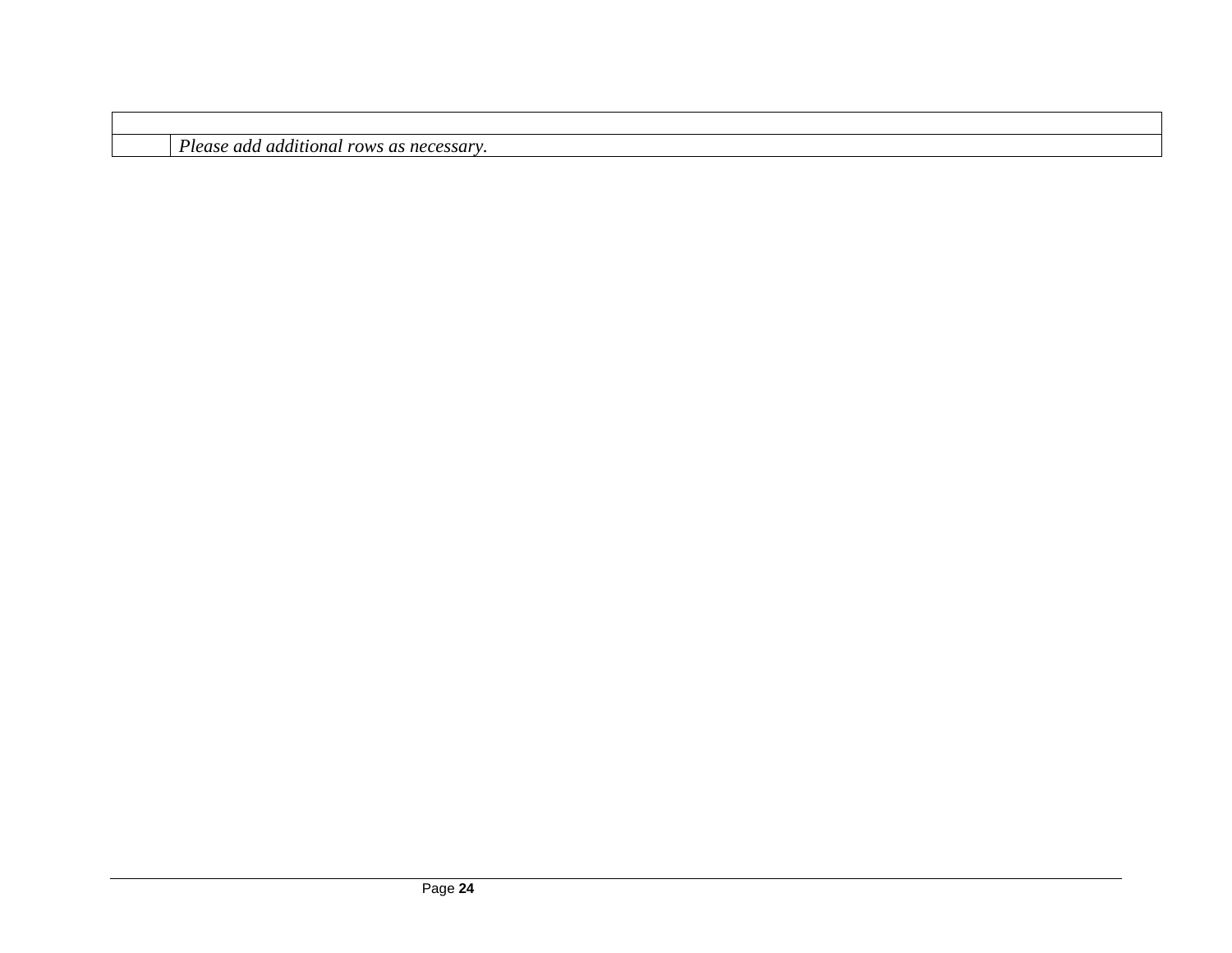| Tab        | <b>Document Description</b>                                                       |                               |                                                                                                                                                                                                                                                                                                                                     | Orig. | Rec.<br>Cert. | N/A<br><b>Include explanation for N/A</b> |
|------------|-----------------------------------------------------------------------------------|-------------------------------|-------------------------------------------------------------------------------------------------------------------------------------------------------------------------------------------------------------------------------------------------------------------------------------------------------------------------------------|-------|---------------|-------------------------------------------|
| No.        |                                                                                   |                               |                                                                                                                                                                                                                                                                                                                                     |       | Copy          |                                           |
| <b>H13</b> | UCC1 Sec. of State (Master Tenant)                                                | an Indemnification Agreement. | Are UCC Filings Current? _____ yes ______ no<br>If UCC filings will expire within 6 months after the<br>assignment of mortgage, continuation statements must be<br>prepared and filed for record by the mortgagee.<br>If UCC filings have lapsed or were never filed, the<br>mortgagee must submit a new UCC-1 filed for record and |       |               |                                           |
|            | <b>UCC Financing Statement</b>                                                    |                               | <b>File Date/File Number</b>                                                                                                                                                                                                                                                                                                        |       |               |                                           |
|            | Original UCC-1                                                                    |                               |                                                                                                                                                                                                                                                                                                                                     |       |               |                                           |
|            | <b>UCC-3 Amendment [Insert</b> ]<br>Reason for UCC -3, e.g.,<br>Change in Debtor] |                               |                                                                                                                                                                                                                                                                                                                                     |       |               |                                           |
|            | <b>UCC-3</b> Amendment                                                            |                               |                                                                                                                                                                                                                                                                                                                                     |       |               |                                           |
|            | <b>UCC</b> Assignment to HUD                                                      |                               |                                                                                                                                                                                                                                                                                                                                     |       |               |                                           |
|            |                                                                                   |                               |                                                                                                                                                                                                                                                                                                                                     |       |               |                                           |
|            | $UCC-3$                                                                           | Due by                        | <b>File Date/ File Number</b>                                                                                                                                                                                                                                                                                                       |       |               |                                           |
|            | Continuation                                                                      |                               |                                                                                                                                                                                                                                                                                                                                     |       |               |                                           |
|            | $UCC-3$                                                                           |                               |                                                                                                                                                                                                                                                                                                                                     |       |               |                                           |
|            | Continuation                                                                      |                               |                                                                                                                                                                                                                                                                                                                                     |       |               |                                           |
|            | $UCC-3$<br>Continuation                                                           |                               |                                                                                                                                                                                                                                                                                                                                     |       |               |                                           |
|            | $UCC-3$                                                                           |                               |                                                                                                                                                                                                                                                                                                                                     |       |               |                                           |
|            | Continuation                                                                      |                               |                                                                                                                                                                                                                                                                                                                                     |       |               |                                           |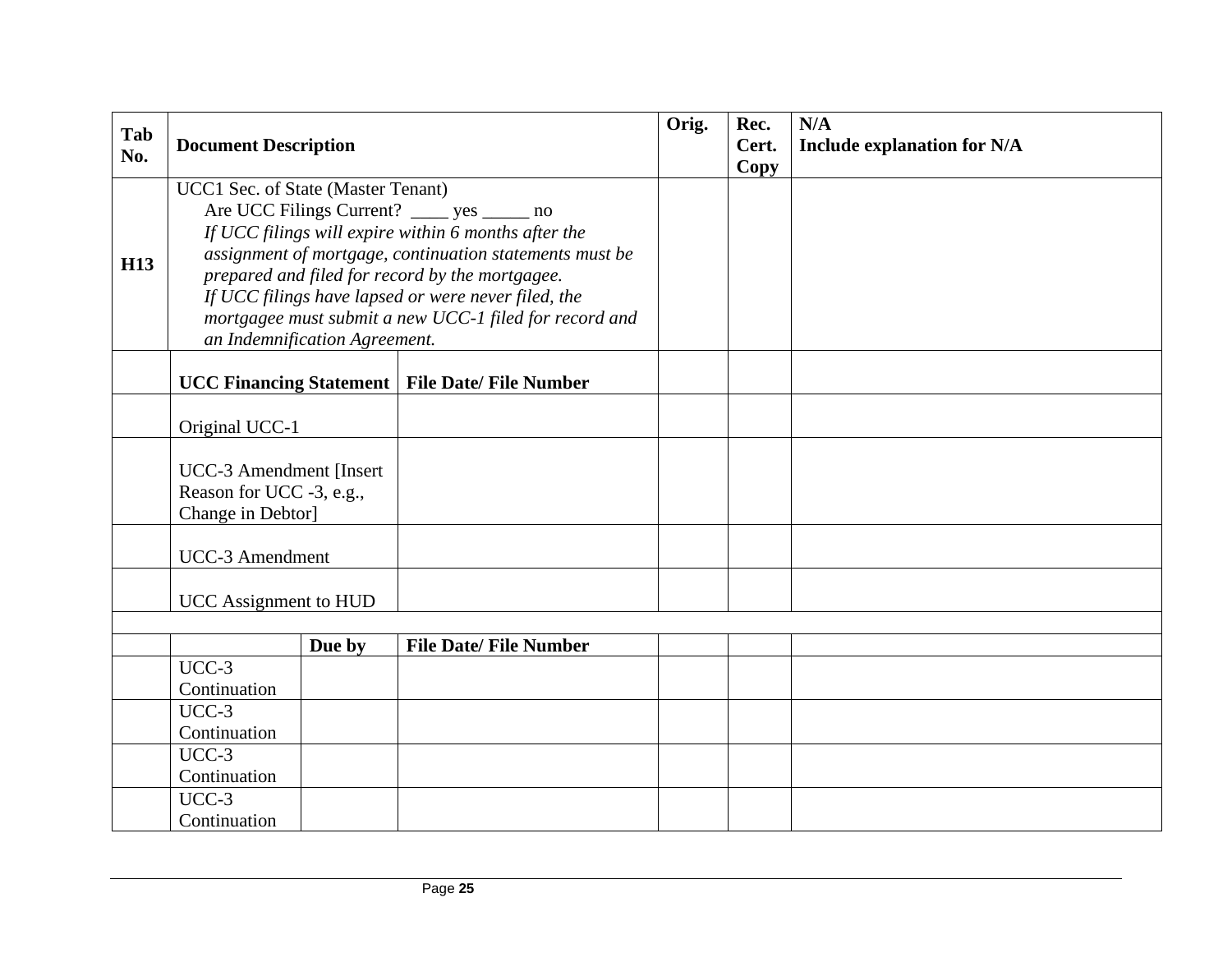| Continuation statements must be filed every five $(5)$ years from the filing date of the initial UCC-1 Financing Statement. A       |
|-------------------------------------------------------------------------------------------------------------------------------------|
| continuation statement may be filed only within six months before the expiration of the five-year effective period. See U.C.C. § 9- |
| 515.                                                                                                                                |
|                                                                                                                                     |

*Please add additional rows as necessary.*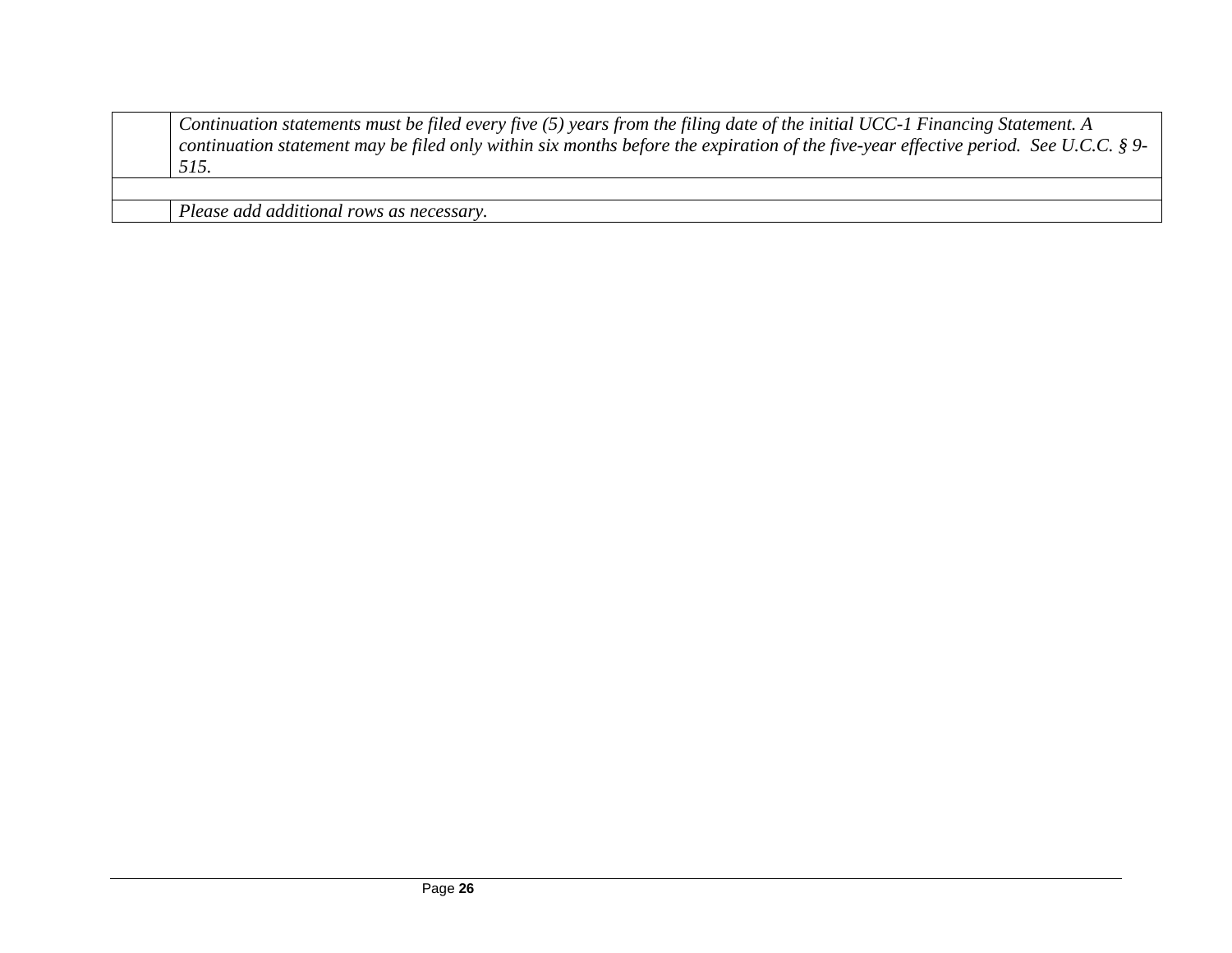| Tab<br>No.      | <b>Document Description</b>                                    | Orig. | <b>Copy</b> | N/A                                |
|-----------------|----------------------------------------------------------------|-------|-------------|------------------------------------|
| <b>H14</b>      | Master Tenant Estoppel Certificate with Master Lease           |       |             | <b>Include explanation for N/A</b> |
|                 | Agreement and HUD Addendum to Master Lease                     |       |             |                                    |
| <b>H15</b>      | Memorandum of Master Lease                                     |       |             |                                    |
| <b>H16</b>      | Memorandum of Sublease                                         |       |             |                                    |
| <b>H17</b>      | <b>Master Lease Subordination Agreement</b>                    |       |             |                                    |
| <b>H18</b>      | Amendments to Master Lease Subordination Agreement             |       |             |                                    |
|                 | Assignment of Master Lease Subordination Agreement to the      |       |             |                                    |
| <b>H19</b>      | Secretary                                                      |       |             |                                    |
| H20             | Assignment of Subordination Agreement - Chain                  |       |             |                                    |
| H <sub>21</sub> | <b>Master Lease</b>                                            |       |             |                                    |
|                 | <b>Amendments to Master Lease</b>                              |       |             |                                    |
| H22             | <b>Cross-Default Guaranty of Subtenants</b>                    |       |             |                                    |
| H23             | <b>Intercreditor Agreement</b>                                 |       |             |                                    |
|                 | Amendments to Intercreditor Agreement                          |       |             |                                    |
|                 | Assignment of Intercreditor Agreement to the Secretary         |       |             |                                    |
| H <sub>24</sub> | Assignment of Intercreditor Agreement - Chain                  |       |             |                                    |
| H25             | Deposit Account Control Agreement(s) ("DACA")<br>among Lender, |       |             |                                    |
|                 | Operator and Bank                                              |       |             |                                    |
|                 | Has the agreement been terminated? ____Yes ___ No              |       |             |                                    |
|                 | If the DACA has been terminated, provide evidence of           |       |             |                                    |
|                 | termination                                                    |       |             |                                    |
| H <sub>26</sub> | Deposit Account Instructions Services Agreement(s)             |       |             |                                    |
|                 | ("DAISA") among Lender, Operator and Bank                      |       |             |                                    |
|                 | Has the agreement been terminated? _____ Yes _____ No          |       |             |                                    |
|                 | If the DAISA has been terminated, provide evidence of          |       |             |                                    |
|                 | termination                                                    |       |             |                                    |
| H <sub>27</sub> | Lockbox Account Control Agreement (Commercial                  |       |             |                                    |
|                 | Accounts)                                                      |       |             |                                    |
|                 | Assignment of Lockbox Account Control Agreement                |       |             |                                    |
|                 | (Commercial Accounts) to the Secretary                         |       |             |                                    |